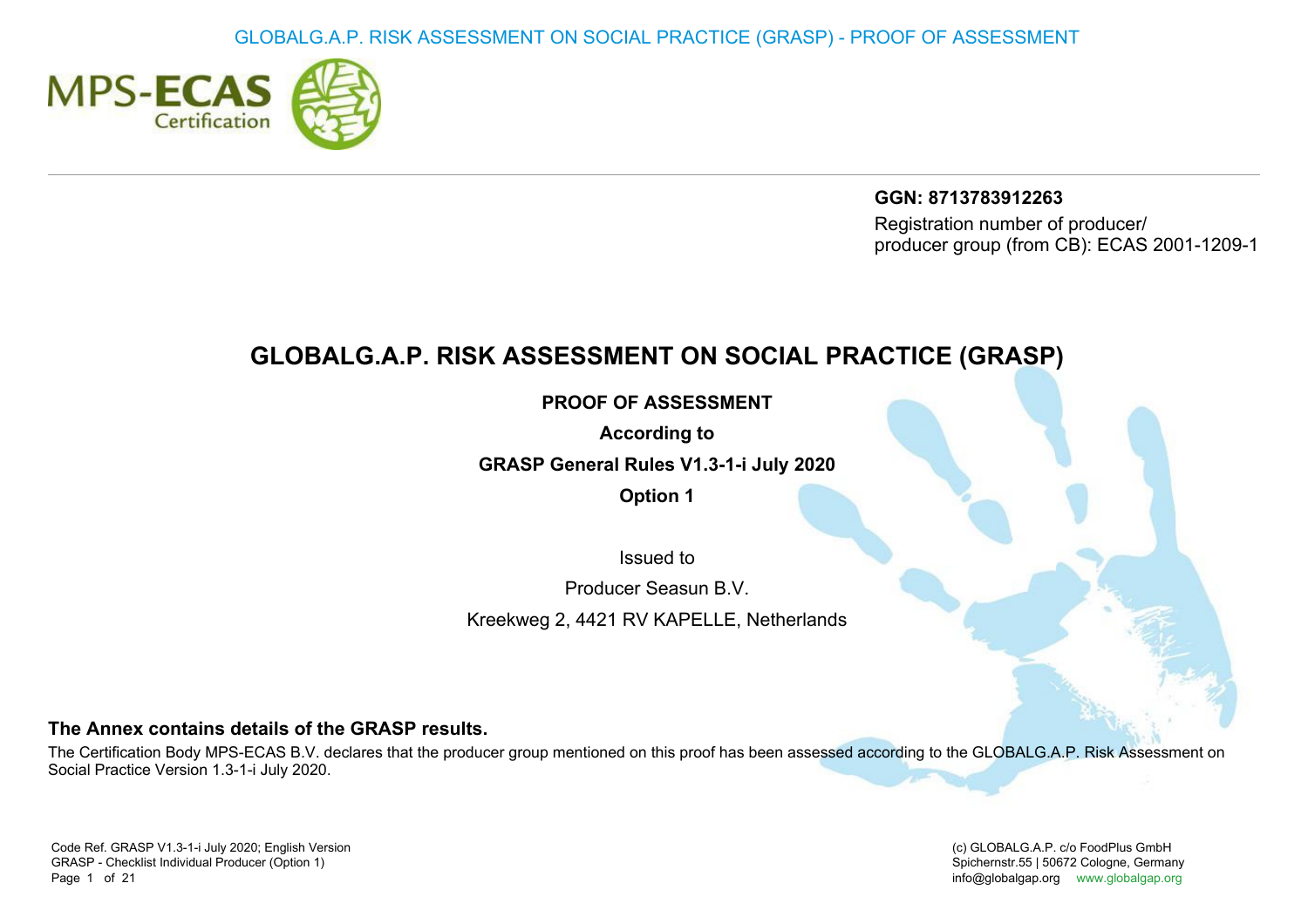# GLOBALG.A.P. RISK ASSESSMENT ON SOCIAL PRACTICE (GRASP) - PROOF OF ASSESSMENT

| <b>Product Handling</b> | <b>Remote Assessment</b> |
|-------------------------|--------------------------|
| ∣ Yes                   | N/A                      |

#### **Overall assessment result: Fully compliant**

#### **GGN: 8713783912263**

**Assessment result in detail:**

Control Point 1 Fully compliant Control Point 2 Fully compliant Control Point 3 Fully compliant Control Point 4 Fully compliant Control Point 5 Fully compliant Control Point 6 Fully compliant Control Point 7 Fully compliant Control Point 8 Fully compliant Control Point 9 Not applicable Control Point 10 Fully compliant Control Point 11Fully compliant

#### **Date of Assessment: 21-04-2022**

**Date of Upload: 21-04-2022**

**Validity: 21-04-2022 - 11-04-2023 (depending on GLOBALG.A.P. certificate validity)**

**The actual status of this proof is always displayed at: https://database.globalgap.org**

Code Ref. GRASP V1.3-1-i July 2020; English VersionGRASP - Checklist Individual Producer (Option 1)Page 2 of 21 of 21 **of 21** and the unit of the set of 21 and the set of 21 and the set of 21 and the set of 21 and the set of 21 and the set of 21 and the set of 21 and the set of 21 and the set of 21 and the set of 21 and the set of 2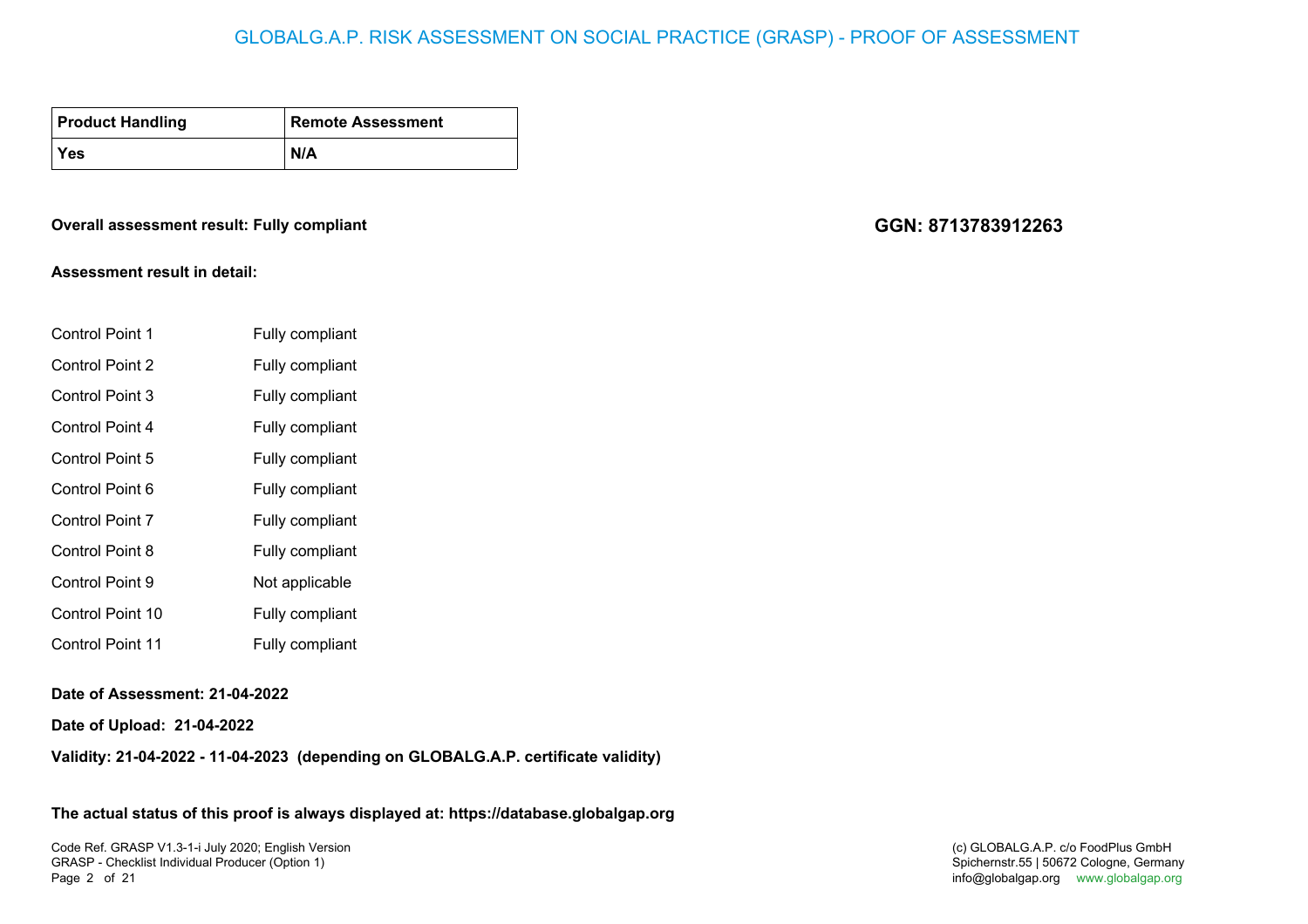

# GLOBALG.A.P. RISK ASSESSMENT ON SOCIAL PRACTICE

GRASP Checklist - Version 1.3-1-i

Checklist Individual Producer (Option 1)Valid from: July 2020Mandatory from: October 2020



Code Ref. GRASP V1.3-1-i July 2020; English VersionGRASP - Checklist Individual Producer (Option 1)Page 3 of 21 of 21 **of the contract of the contract of the contract of the contract of the contract of the contract of the contract of the contract of the contract of the contract of the contract of the contract of the contract of the** 

(c) GLOBALG.A.P. c/o FoodPlus GmbHSpichernstr.55 | 50672 Cologne, Germany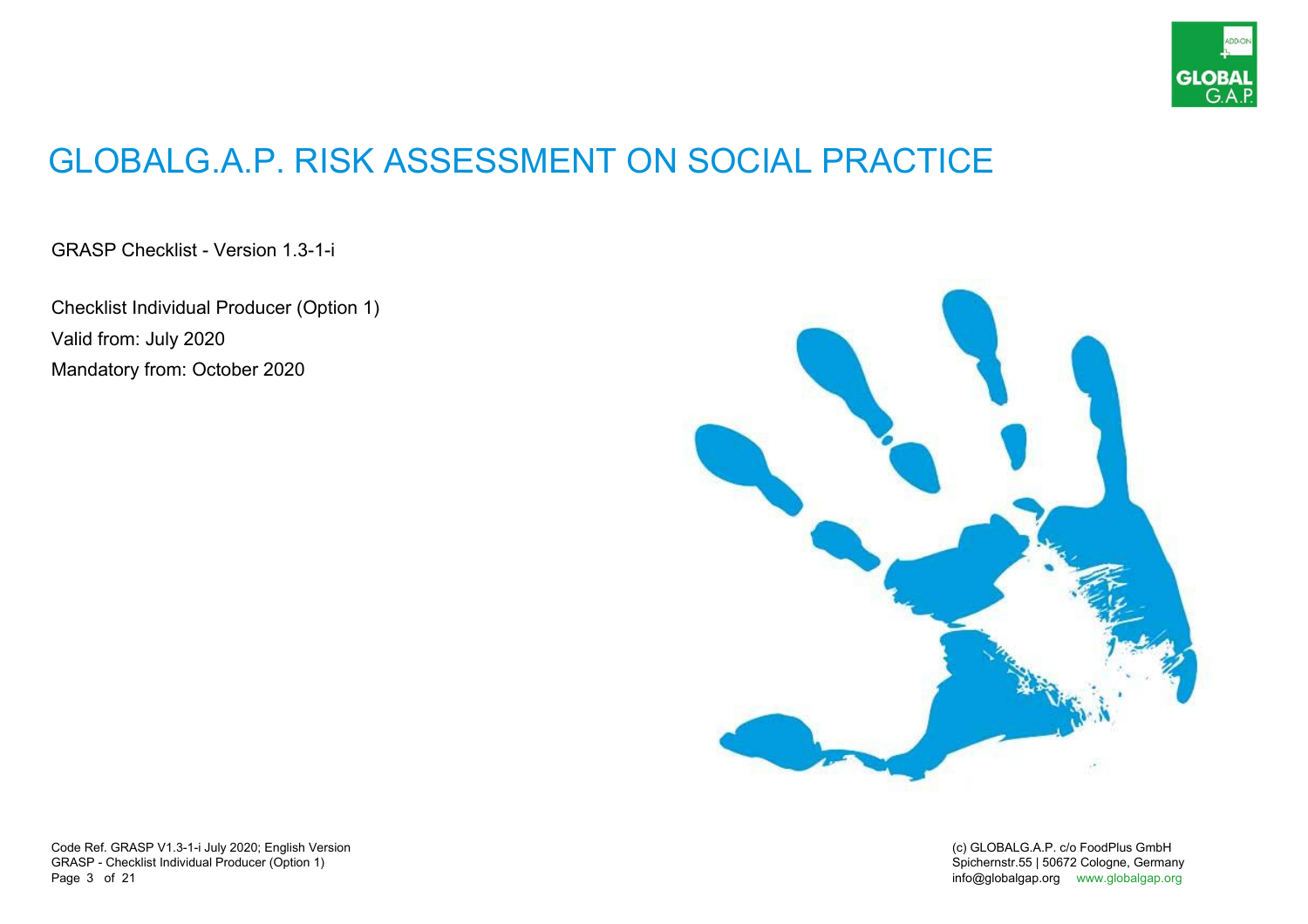| 1. CERTIFICATE HOLDER REGISTRATION DATA                                                                      |                         |                    |            |                                            |                             |             |                         |           |  |
|--------------------------------------------------------------------------------------------------------------|-------------------------|--------------------|------------|--------------------------------------------|-----------------------------|-------------|-------------------------|-----------|--|
| Producer GGN/GLN:*                                                                                           | 8713783912263           |                    |            | Registration N°:                           | 1209                        |             |                         |           |  |
| Company name:*                                                                                               | Seasun B.V.             |                    |            | Address:*                                  | Kreekweg 2, 4421 RV Kapelle |             |                         |           |  |
| Telephone:*                                                                                                  |                         | +31 (0) 113 347030 |            |                                            |                             |             |                         |           |  |
| Email:                                                                                                       | quality@freshconneqt.nl |                    |            | Fax:                                       |                             |             |                         |           |  |
| Assessment date:*                                                                                            | 21/04/2022              |                    |            | Contact person:*<br>Ms. Esther van Kleunen |                             |             |                         |           |  |
| Previous assessment date(s):                                                                                 | 25/03/2019              | 21/09/2020         | 21/06/2021 |                                            |                             |             |                         |           |  |
| Does the producer have any other external audits or certification covering social practices? If yes, which?  |                         |                    |            |                                            |                             |             |                         |           |  |
| Standard 1:                                                                                                  | Standard 2:             |                    |            | Standard 3:                                |                             | Standard 4: |                         |           |  |
| Valid to:                                                                                                    | Valid to:               |                    |            | Valid to:                                  | Valid to:                   |             |                         |           |  |
|                                                                                                              |                         |                    |            |                                            |                             |             |                         |           |  |
| Has the Certification Body detected any significant breach of legal requirement concerning labor conditions? |                         |                    |            |                                            | П                           | <b>YES</b>  | $\overline{\mathbf{z}}$ | <b>NO</b> |  |
| Has the Certification Body reported this finding to the local/national responsible and competent authority?  |                         |                    |            |                                            | $\Box$                      | <b>YES</b>  | $\overline{\mathbf{S}}$ | <b>NO</b> |  |
| Comments: No deviations found                                                                                |                         |                    |            |                                            |                             |             |                         |           |  |
|                                                                                                              |                         |                    |            |                                            |                             |             |                         |           |  |
|                                                                                                              |                         |                    |            |                                            |                             |             |                         |           |  |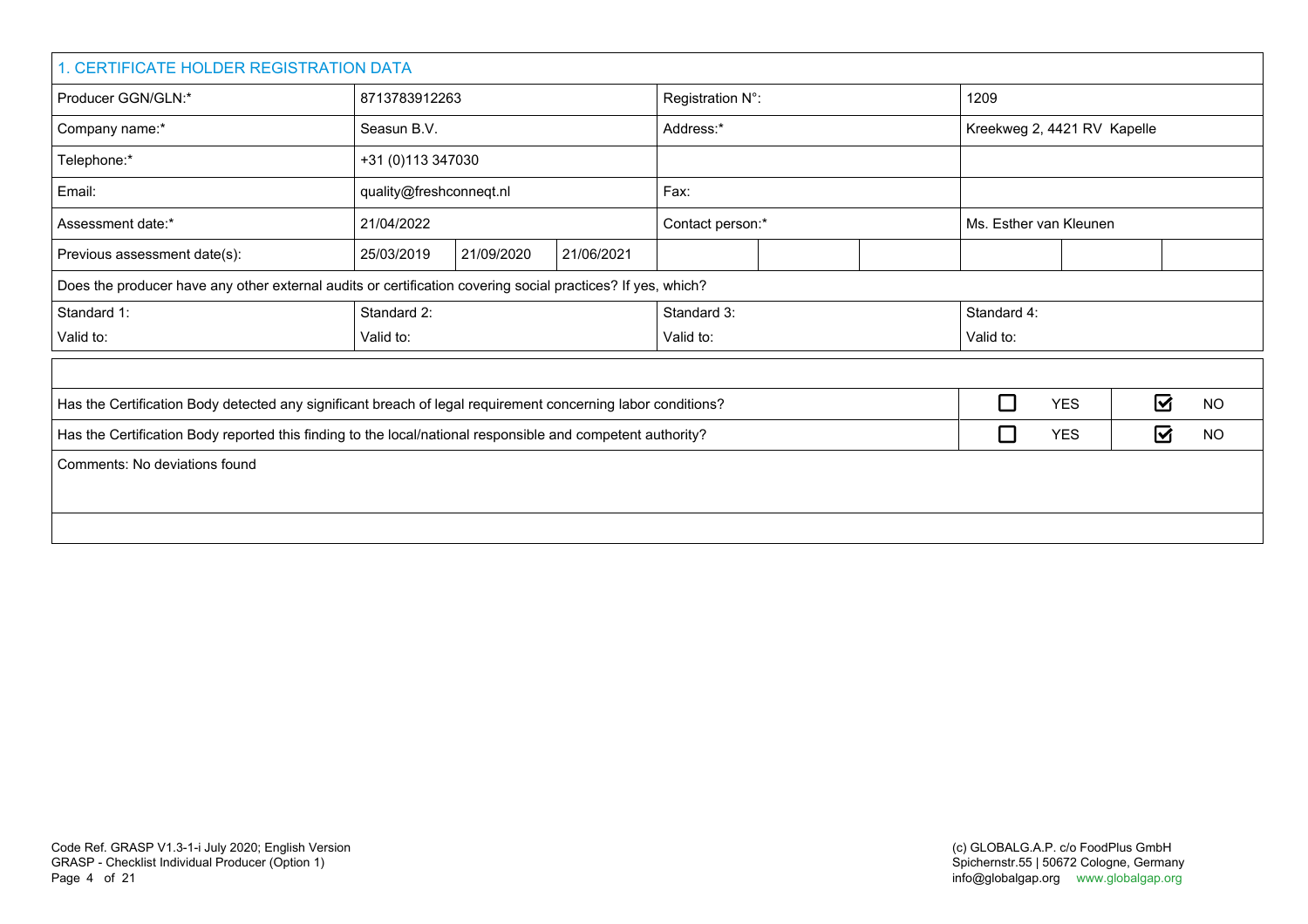|                   | Company description: Seasun is specialized in several varieties of tomatoes and peppers.<br>Work is conducted by permanent workers and agency workers. On saturdays there are also some students.<br>Packing is done by the company and is covered by BRC and IFS;<br>BRC certificate valid till 27-11-2022, site code 8162005<br>IFS certificate valid till 26-11-2022, COID 70387<br>There are 2 PHU's for tomatoes and 1 for the peppers.<br>Company looks well organized, also the audit was well prepared. self assessment made in 4-2022. |               |                         |                         |                   |                                            |   |            |                     |
|-------------------|-------------------------------------------------------------------------------------------------------------------------------------------------------------------------------------------------------------------------------------------------------------------------------------------------------------------------------------------------------------------------------------------------------------------------------------------------------------------------------------------------------------------------------------------------|---------------|-------------------------|-------------------------|-------------------|--------------------------------------------|---|------------|---------------------|
|                   |                                                                                                                                                                                                                                                                                                                                                                                                                                                                                                                                                 |               |                         |                         |                   |                                            |   |            |                     |
|                   |                                                                                                                                                                                                                                                                                                                                                                                                                                                                                                                                                 |               |                         |                         |                   |                                            |   |            |                     |
|                   | Did the management sign a self-declaration saying that if there were employees GRASP would be implemented?                                                                                                                                                                                                                                                                                                                                                                                                                                      |               |                         |                         |                   |                                            | □ | <b>YES</b> | $\Box$<br><b>NO</b> |
| * Mandatory field |                                                                                                                                                                                                                                                                                                                                                                                                                                                                                                                                                 |               |                         |                         |                   |                                            |   |            |                     |
|                   | Are produce handling (PH) facilities included in the GRASP assessment?                                                                                                                                                                                                                                                                                                                                                                                                                                                                          | ☑             | <b>YES</b>              | $\Box$                  | <b>NO</b>         |                                            |   |            |                     |
|                   | Is produce handling sub-contracted?                                                                                                                                                                                                                                                                                                                                                                                                                                                                                                             | □             | <b>YES</b>              | $\overline{\mathbf{S}}$ | <b>NO</b>         |                                            |   |            |                     |
|                   | Does the produce handling facility(ies) have any social standards implemented?                                                                                                                                                                                                                                                                                                                                                                                                                                                                  | $\Box$        | <b>YES</b>              |                         | $\overline{M}$ NO | If yes, which?                             |   |            |                     |
|                   |                                                                                                                                                                                                                                                                                                                                                                                                                                                                                                                                                 | If yes:       | Name of the PH company: |                         |                   |                                            |   |            |                     |
|                   |                                                                                                                                                                                                                                                                                                                                                                                                                                                                                                                                                 |               |                         |                         |                   | GGN/GLN of the PH company (if applicable): |   |            |                     |
|                   | Name and location of the assessed PH Facilities:                                                                                                                                                                                                                                                                                                                                                                                                                                                                                                |               |                         |                         |                   |                                            |   |            |                     |
| PH Facility 1     |                                                                                                                                                                                                                                                                                                                                                                                                                                                                                                                                                 | PH Facility 4 |                         |                         |                   |                                            |   |            |                     |
| PH Facility 2     |                                                                                                                                                                                                                                                                                                                                                                                                                                                                                                                                                 | PH Facility 5 |                         |                         |                   |                                            |   |            |                     |
| PH Facility 3     |                                                                                                                                                                                                                                                                                                                                                                                                                                                                                                                                                 | PH Facility 6 |                         |                         |                   |                                            |   |            |                     |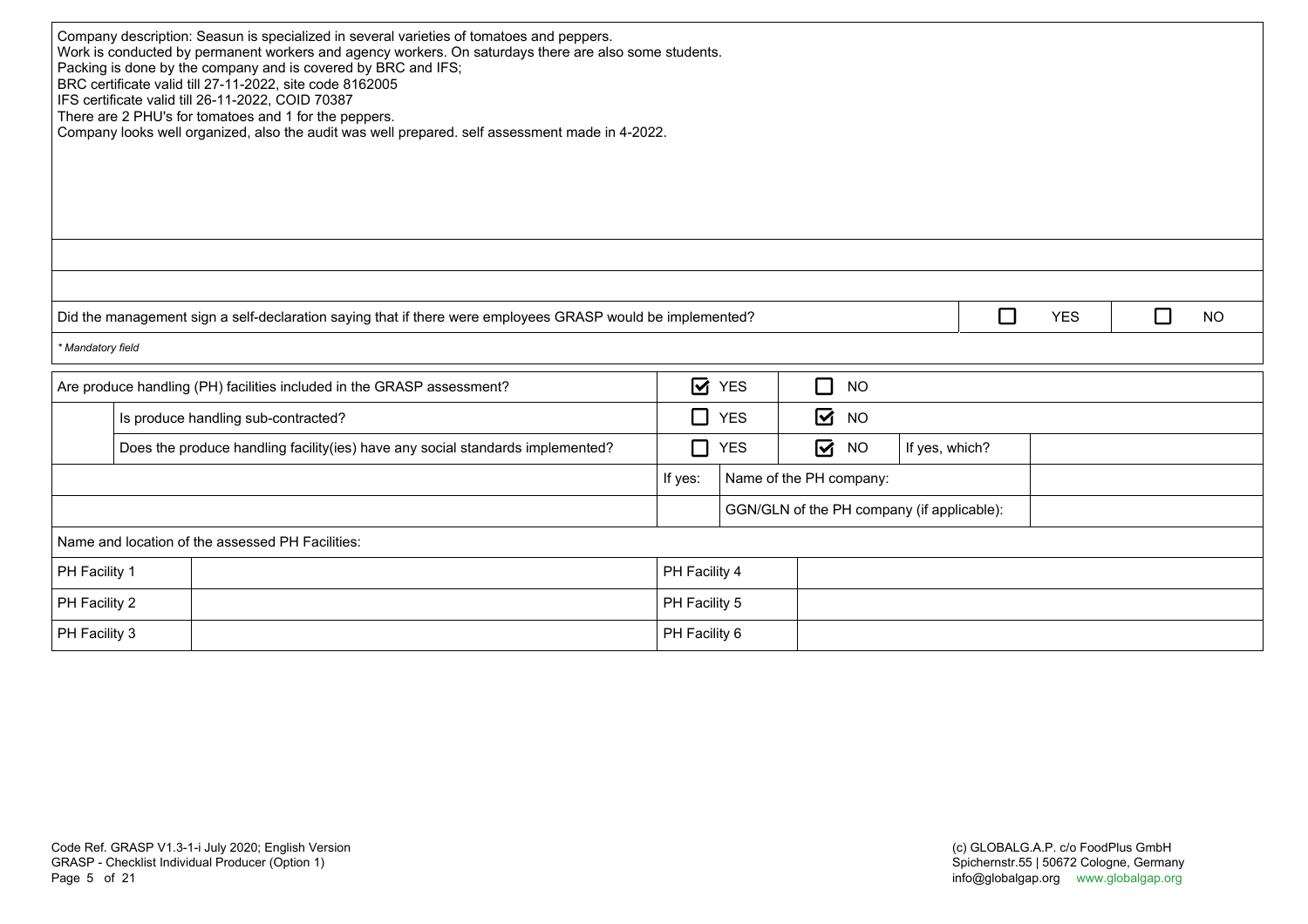| Does the company subcontract any other activities? |                         |                              | <b>YES</b> | ☑<br><b>NO</b> |                                                                    |
|----------------------------------------------------|-------------------------|------------------------------|------------|----------------|--------------------------------------------------------------------|
| If yes, which one?                                 |                         |                              |            |                | Are the subcontracted activities included in the GRASP assessment? |
|                                                    | Pest and rodent control |                              |            | <b>YES</b>     | <b>NO</b>                                                          |
|                                                    |                         | Crop protection              |            | <b>YES</b>     | <b>NO</b>                                                          |
|                                                    |                         | Harvest                      |            | <b>YES</b>     | <b>NO</b>                                                          |
|                                                    |                         | Others (please specify): N/a |            | <b>YES</b>     | <b>NO</b>                                                          |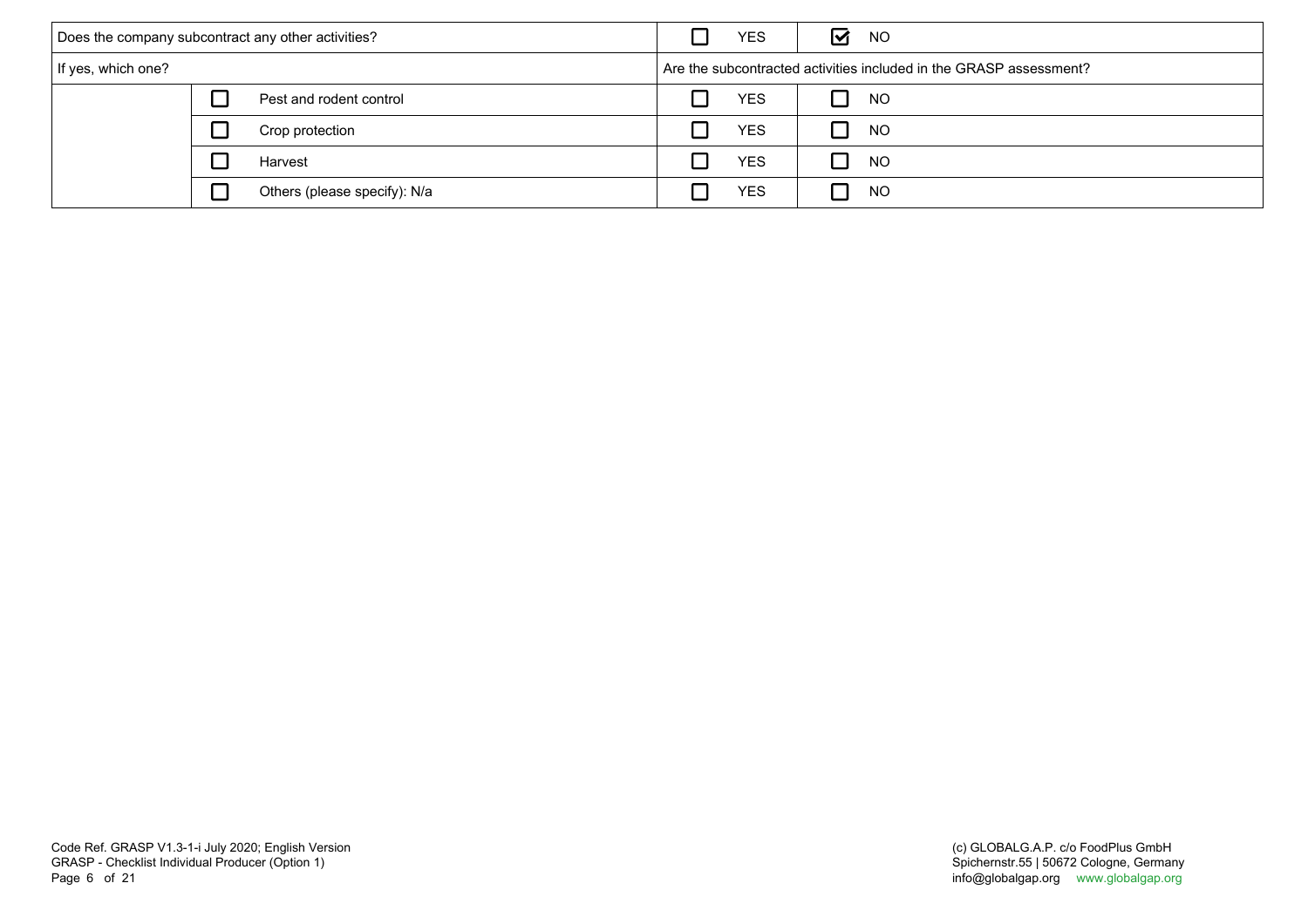| 2. STRUCTURE OF EMPLOYMENT                  |                                     |           |                              |           |           |                                                                                       |           |           |        |     |
|---------------------------------------------|-------------------------------------|-----------|------------------------------|-----------|-----------|---------------------------------------------------------------------------------------|-----------|-----------|--------|-----|
| Month(s) of peak season (if<br>applicable): | march-oktober                       |           |                              |           |           | % of employees living in<br>accommodation provided by<br>the company (if applicable): |           | 25        |        |     |
| Nationalities of employees                  | Dutch, Romanian, Polish, Bulgarian. |           |                              |           |           |                                                                                       |           |           |        |     |
| Total number of employees                   | Local                               |           | <b>Cross-Border Migrants</b> |           |           | <b>National Migrants</b>                                                              |           |           | Total  |     |
|                                             | Permanent                           | Temporary | Agency                       | Permanent | Temporary | Agency                                                                                | Permanent | Temporary | Agency |     |
| in agricultural production                  | 31                                  | 15        |                              |           |           | 600                                                                                   | 0         |           |        |     |
| in product handling facility(ies)           | 12                                  |           |                              |           | 0         |                                                                                       | 0         |           |        |     |
| Total                                       |                                     |           |                              |           | O         |                                                                                       | 0         |           |        | 658 |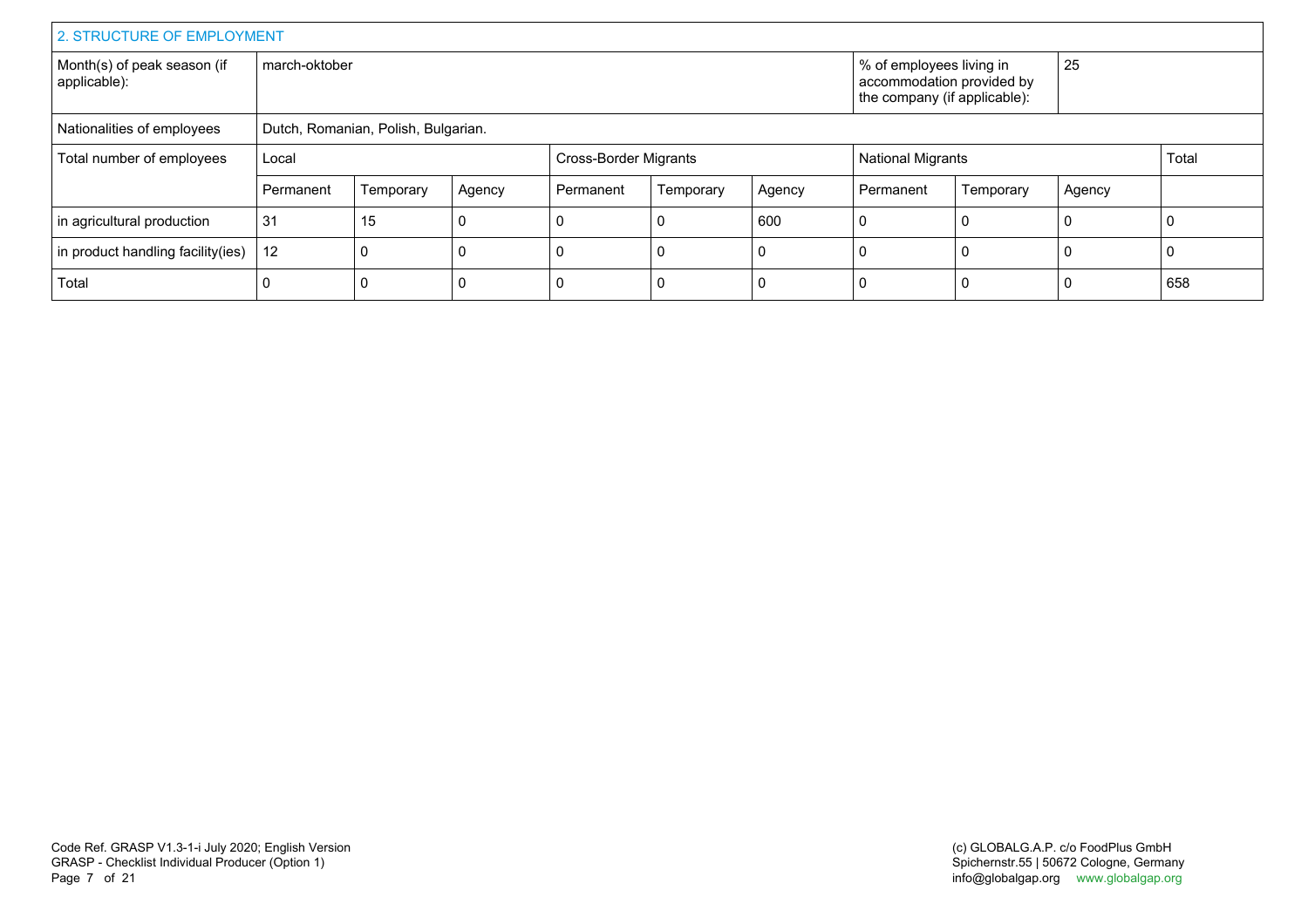| 3. PRESENCE DURING THE ASSESSMENT                                                                                                                             |                                                                      |                     |                                                              |                |                                  |                                      |
|---------------------------------------------------------------------------------------------------------------------------------------------------------------|----------------------------------------------------------------------|---------------------|--------------------------------------------------------------|----------------|----------------------------------|--------------------------------------|
|                                                                                                                                                               | SITE MANAGEMENT                                                      |                     | PERSON RESPONSIBLE FOR THE<br><b>IMPLEMENTATION OF GRASP</b> |                | <b>EMPLOYEES' REPRESENTATIVE</b> |                                      |
| Names <sup>1</sup> :                                                                                                                                          |                                                                      |                     |                                                              |                |                                  |                                      |
| Present at the opening meeting?                                                                                                                               | $\overline{\mathbf{M}}$<br><b>YES</b>                                | $\Box$<br><b>NO</b> | $\overline{\mathbf{M}}$<br><b>YES</b>                        | П<br><b>NO</b> | П<br><b>YES</b>                  | $\overline{\mathbf{z}}$<br><b>NO</b> |
| Present at the assessment?                                                                                                                                    | ☑<br><b>YES</b>                                                      | $\Box$<br><b>NO</b> | $\overline{\mathbf{z}}$<br><b>YES</b>                        | □<br><b>NO</b> | 囨<br><b>YES</b>                  | □<br><b>NO</b>                       |
| Present at the closing meeting?                                                                                                                               | ☑<br><b>YES</b>                                                      | П<br><b>NO</b>      | ☑<br><b>YES</b>                                              | П<br><b>NO</b> | $\Box$<br><b>YES</b>             | ☑<br><b>NO</b>                       |
|                                                                                                                                                               |                                                                      |                     |                                                              |                |                                  |                                      |
| <b>OVERALL ASSESSMENT RESULT:</b>                                                                                                                             | (Calculated automatically based on the results per sub-controlpoint) |                     | <b>Fully compliant</b>                                       |                |                                  |                                      |
| Assessment results reviewed with company<br>management?                                                                                                       | ☑<br><b>YES</b>                                                      | П<br><b>NO</b>      |                                                              |                |                                  |                                      |
| Name of certification body:                                                                                                                                   | MPS-ECAS                                                             |                     | Duration of the assessment:                                  |                | $\overline{2}$                   |                                      |
| Name of assessor:                                                                                                                                             | Leen van Driel                                                       |                     |                                                              |                |                                  |                                      |
| Name of company management:                                                                                                                                   | Esther van Kleunen                                                   |                     |                                                              |                |                                  |                                      |
| <sup>1</sup> Only mention the names if the persons have agreed to release there personal data to be uploaded with the checklist to the GLOBALG.A.P. Database. |                                                                      |                     |                                                              |                |                                  |                                      |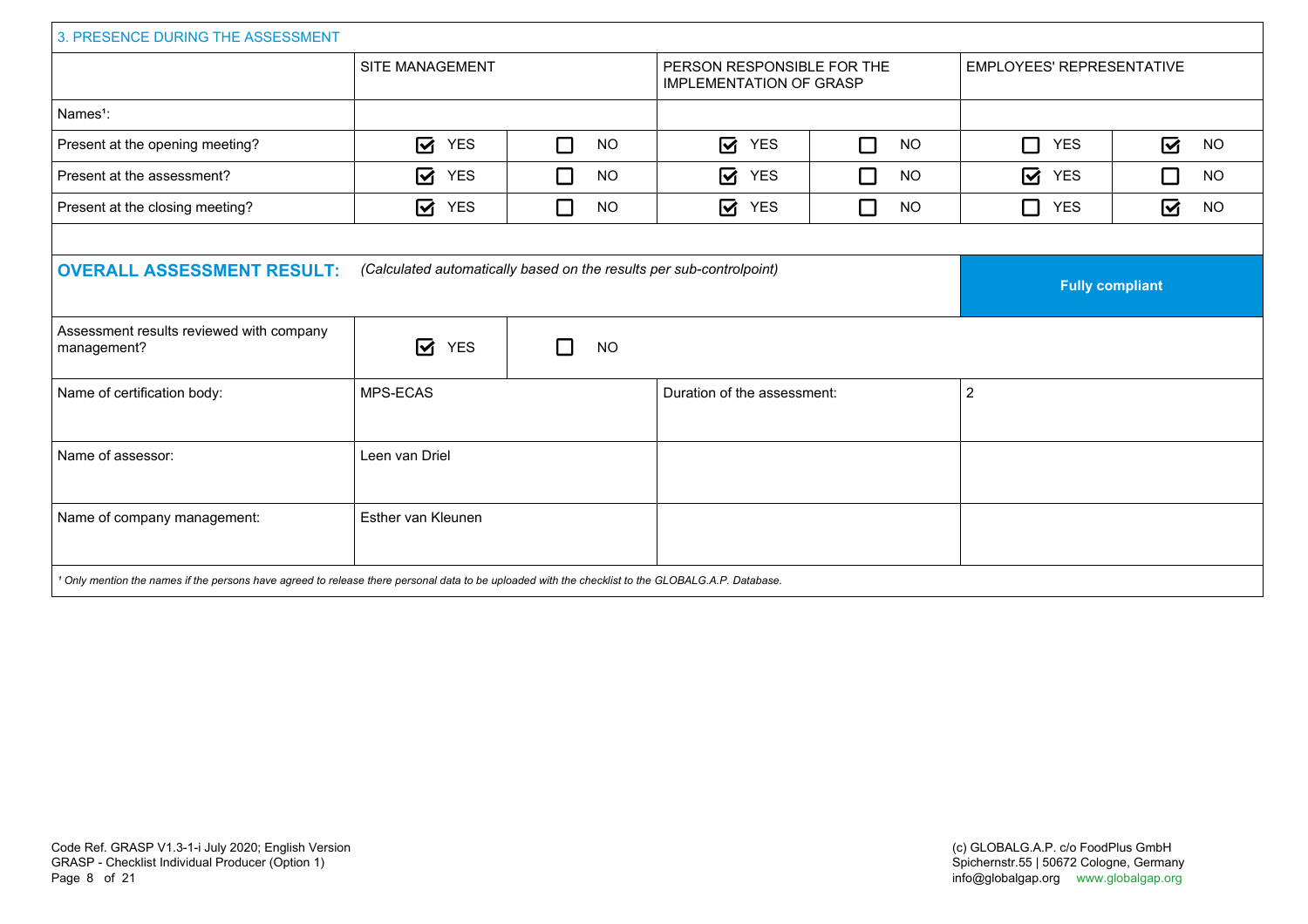### GRASP CHECKLIST

| $N^{\circ}$  | CONTROL POINT & COMPLIANCE CRITERIA                                                                                                                                                                                                                                                                                                                                                                                                                                                                                                                                                                                                                                                                                                                                                                                                                                                                                                                     | <b>VERIFICATION</b> |    | COMPLIANCE      |     |  |  |  |  |
|--------------|---------------------------------------------------------------------------------------------------------------------------------------------------------------------------------------------------------------------------------------------------------------------------------------------------------------------------------------------------------------------------------------------------------------------------------------------------------------------------------------------------------------------------------------------------------------------------------------------------------------------------------------------------------------------------------------------------------------------------------------------------------------------------------------------------------------------------------------------------------------------------------------------------------------------------------------------------------|---------------------|----|-----------------|-----|--|--|--|--|
|              |                                                                                                                                                                                                                                                                                                                                                                                                                                                                                                                                                                                                                                                                                                                                                                                                                                                                                                                                                         |                     | Y  | N               | N/A |  |  |  |  |
|              | <b>EMPLOYEES' REPRESENTATIVE(S)</b>                                                                                                                                                                                                                                                                                                                                                                                                                                                                                                                                                                                                                                                                                                                                                                                                                                                                                                                     |                     |    |                 |     |  |  |  |  |
| $\mathbf{1}$ | CP: Is there at least one employee or an employees' council to represent the interests of the staff to the management through regular meetings where labor issues are addressed?<br>CC: Documentation demonstrates that an employees' representative(s) or an employees' council representing the interests of the employees to the management is elected or in<br>exceptional cases nominated by all employees and recognized by the management. The election or nomination takes place in the ongoing year or production period and is<br>communicated to all employees. The employees' representative(s) shall be aware of his/her/their role and rights and be able to discuss complaints and suggestions with the<br>management. Meetings between employees' representative(s) and the management occur at accurate frequency. The dialogue taking place in such meetings is duly documented. N/A if<br>the company employs less than 5 employees. |                     |    |                 |     |  |  |  |  |
| 1.1          | The election/nomination procedure has been defined and communicated to all employees.                                                                                                                                                                                                                                                                                                                                                                                                                                                                                                                                                                                                                                                                                                                                                                                                                                                                   |                     | X  |                 |     |  |  |  |  |
| 1.2          | Documentation shows that the election and the counting of votes were carried out fairly and openly. In case of<br>representative(s) not elected but nominated, there is a document justifying why elections could not take place.                                                                                                                                                                                                                                                                                                                                                                                                                                                                                                                                                                                                                                                                                                                       |                     | X  |                 |     |  |  |  |  |
| 1.3          | The results of the election (name of employees' representative(s) or in case of council composition of the council) were<br>communicated to all employees.                                                                                                                                                                                                                                                                                                                                                                                                                                                                                                                                                                                                                                                                                                                                                                                              |                     | X. |                 |     |  |  |  |  |
| 1.4          | The election/nomination has taken place in the ongoing year or production period. The representation is current (all<br>elected/nominated person(s) according to the list still working for the company).                                                                                                                                                                                                                                                                                                                                                                                                                                                                                                                                                                                                                                                                                                                                               |                     | X  |                 |     |  |  |  |  |
| 1.5          | The employees' representative(s) is/are recognized by the management and a job description clearly defines his/her/their<br>role and rights. The employees representative(s) is/are aware of his/her/their role and rights (in case of an employees'<br>council, all members are interviewed).                                                                                                                                                                                                                                                                                                                                                                                                                                                                                                                                                                                                                                                          |                     | X  |                 |     |  |  |  |  |
| 1.6          | There is documentary evidence of regular meetings at accurate frequency between the employees' representative(s) and<br>the management, where GRASP related issues are addressed.                                                                                                                                                                                                                                                                                                                                                                                                                                                                                                                                                                                                                                                                                                                                                                       | U                   | X  |                 |     |  |  |  |  |
|              | <b>COMPLIANCE LEVEL CONTROL POINT 1:</b><br>(Calculated automatically based on the results per sub-controlpoint)                                                                                                                                                                                                                                                                                                                                                                                                                                                                                                                                                                                                                                                                                                                                                                                                                                        |                     |    | Fully compliant |     |  |  |  |  |
|              | Evidence/Remarks: (1.1) Employees are informed about the nomination during annual training and in employees manual in social rooms.<br>(1.2 and 1.4) Nomination took place in April 2022.<br>(1.3) Results are communicated via the notice boards in the canteens.<br>(1.5) job description is present and signed in April 2022.<br>(1.5) ER is aware of her role and rights, checked this during the interview.<br>(1.6) There are annual meetings between ER and management, minutes are present.<br><b>Corrective Actions:</b>                                                                                                                                                                                                                                                                                                                                                                                                                       |                     |    |                 |     |  |  |  |  |
|              |                                                                                                                                                                                                                                                                                                                                                                                                                                                                                                                                                                                                                                                                                                                                                                                                                                                                                                                                                         |                     |    |                 |     |  |  |  |  |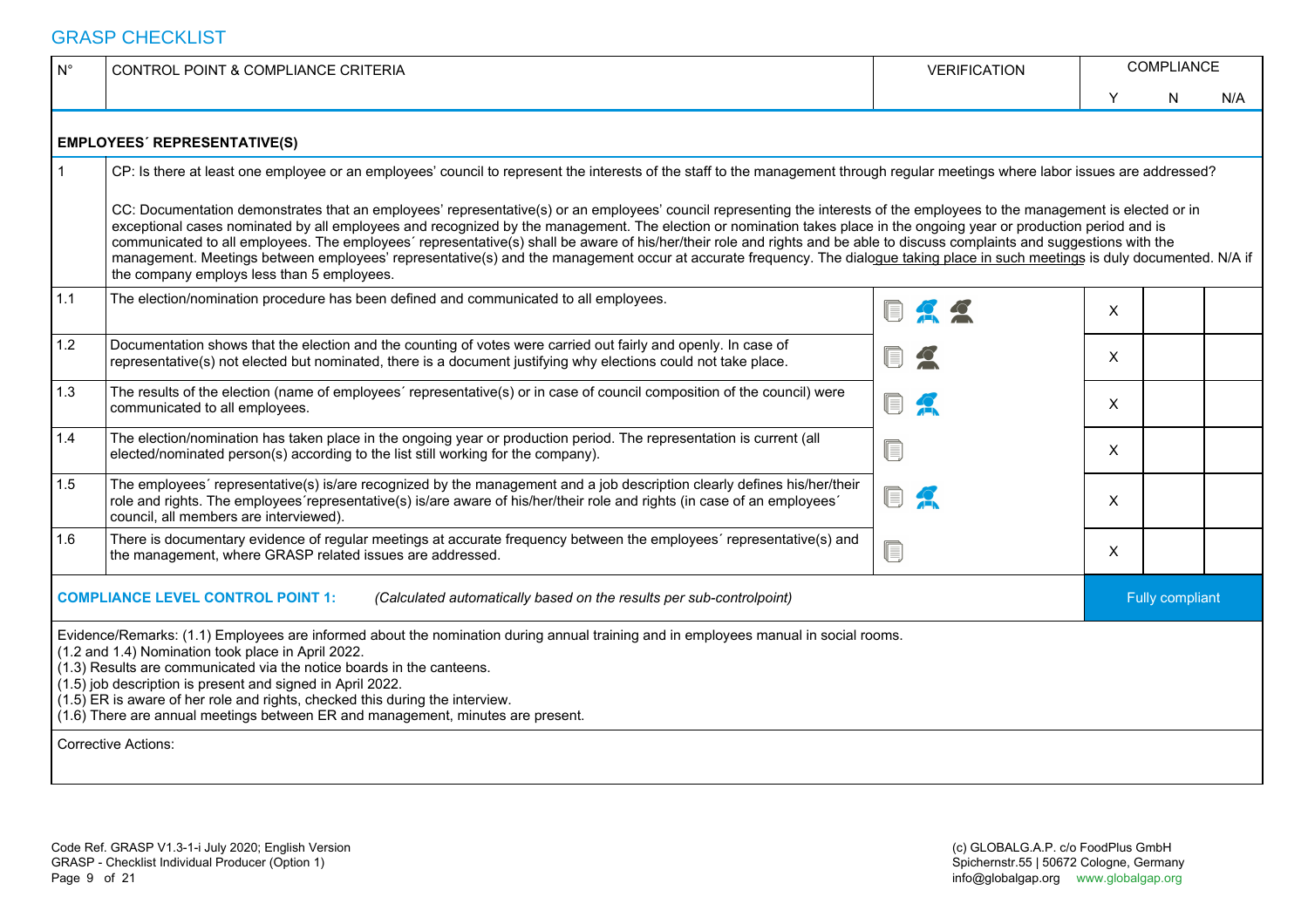| $N^{\circ}$                                                                                                                                                                                                                                                                                                                                                                                                                                                                                                 | CONTROL POINT & COMPLIANCE CRITERIA                                                                                                                                                                                                                                                                                                                                                                                                                                                                                                                                                       | <b>VERIFICATION</b>             | <b>COMPLIANCE</b>         |                 |     |  |  |
|-------------------------------------------------------------------------------------------------------------------------------------------------------------------------------------------------------------------------------------------------------------------------------------------------------------------------------------------------------------------------------------------------------------------------------------------------------------------------------------------------------------|-------------------------------------------------------------------------------------------------------------------------------------------------------------------------------------------------------------------------------------------------------------------------------------------------------------------------------------------------------------------------------------------------------------------------------------------------------------------------------------------------------------------------------------------------------------------------------------------|---------------------------------|---------------------------|-----------------|-----|--|--|
|                                                                                                                                                                                                                                                                                                                                                                                                                                                                                                             |                                                                                                                                                                                                                                                                                                                                                                                                                                                                                                                                                                                           |                                 | Y                         | N               | N/A |  |  |
|                                                                                                                                                                                                                                                                                                                                                                                                                                                                                                             | <b>COMPLAINT PROCEDURE</b>                                                                                                                                                                                                                                                                                                                                                                                                                                                                                                                                                                |                                 |                           |                 |     |  |  |
| $\overline{2}$                                                                                                                                                                                                                                                                                                                                                                                                                                                                                              | CP: Is there a complaint and suggestion procedure available and implemented in the company through which employees can make a complaint or suggestion?                                                                                                                                                                                                                                                                                                                                                                                                                                    |                                 |                           |                 |     |  |  |
| CC: A complaint and suggestion procedure appropriate to the size of the company exists. The employees are regularly informed about its existence, complaints and suggestions can be<br>made without being penalized and are discussed in meetings between the employees' representative(s) and the management. The procedure specifies a timeframe to answer<br>complaints and suggestions and take corrective actions. Complaints, suggestions and their follow-up from the last 24 months are documented. |                                                                                                                                                                                                                                                                                                                                                                                                                                                                                                                                                                                           |                                 |                           |                 |     |  |  |
| 2.1                                                                                                                                                                                                                                                                                                                                                                                                                                                                                                         | A documented complaint and suggestion procedure is available, appropriate to the size of the company.                                                                                                                                                                                                                                                                                                                                                                                                                                                                                     | $\blacksquare$                  | $\times$                  |                 |     |  |  |
| 2.2                                                                                                                                                                                                                                                                                                                                                                                                                                                                                                         | Employees are regularly and actively informed about the complaint and suggestion procedure.                                                                                                                                                                                                                                                                                                                                                                                                                                                                                               |                                 | $\times$                  |                 |     |  |  |
| 2.3                                                                                                                                                                                                                                                                                                                                                                                                                                                                                                         | The procedure states clearly that employees will not be penalized for filing complaints or suggestions.                                                                                                                                                                                                                                                                                                                                                                                                                                                                                   |                                 | X                         |                 |     |  |  |
| 2.4                                                                                                                                                                                                                                                                                                                                                                                                                                                                                                         | Complaints and suggestions are discussed in meetings between the employees' representative(s) and the management.                                                                                                                                                                                                                                                                                                                                                                                                                                                                         | A                               | $\times$                  |                 |     |  |  |
| 2.5                                                                                                                                                                                                                                                                                                                                                                                                                                                                                                         | The procedure sets a timeframe to resolve complaints and suggestions (e.g. during the next month).                                                                                                                                                                                                                                                                                                                                                                                                                                                                                        |                                 | $\boldsymbol{\mathsf{X}}$ |                 |     |  |  |
| 2.6                                                                                                                                                                                                                                                                                                                                                                                                                                                                                                         | The complaints, suggestions and their follow-up are documented and available for the last 24 months.                                                                                                                                                                                                                                                                                                                                                                                                                                                                                      | $\textcolor{red}{\blacksquare}$ | X                         |                 |     |  |  |
|                                                                                                                                                                                                                                                                                                                                                                                                                                                                                                             | <b>COMPLIANCE LEVEL CONTROL POINT 2:</b><br>(Calculated automatically based on the results per sub-controlpoint)                                                                                                                                                                                                                                                                                                                                                                                                                                                                          |                                 |                           | Fully compliant |     |  |  |
|                                                                                                                                                                                                                                                                                                                                                                                                                                                                                                             | Evidence/Remarks: (2.1, 2.3 and 2.5) Complaint procedure is part of the social policy procedure 2F, there is also a registration form 46 present in several languages. Employees will not be<br>penalized when they make a complaint as described in the procedure. There is a special suggestion box present, key only available for the ER.<br>(2.2) Employees are informed about the procedure by training and the procedure is present on the notice board.<br>(2.4) No complaints have been made in season 2021 / 2022.<br>(2.6) All information is kept for a minimum of two years. |                                 |                           |                 |     |  |  |
|                                                                                                                                                                                                                                                                                                                                                                                                                                                                                                             | <b>Corrective Actions:</b>                                                                                                                                                                                                                                                                                                                                                                                                                                                                                                                                                                |                                 |                           |                 |     |  |  |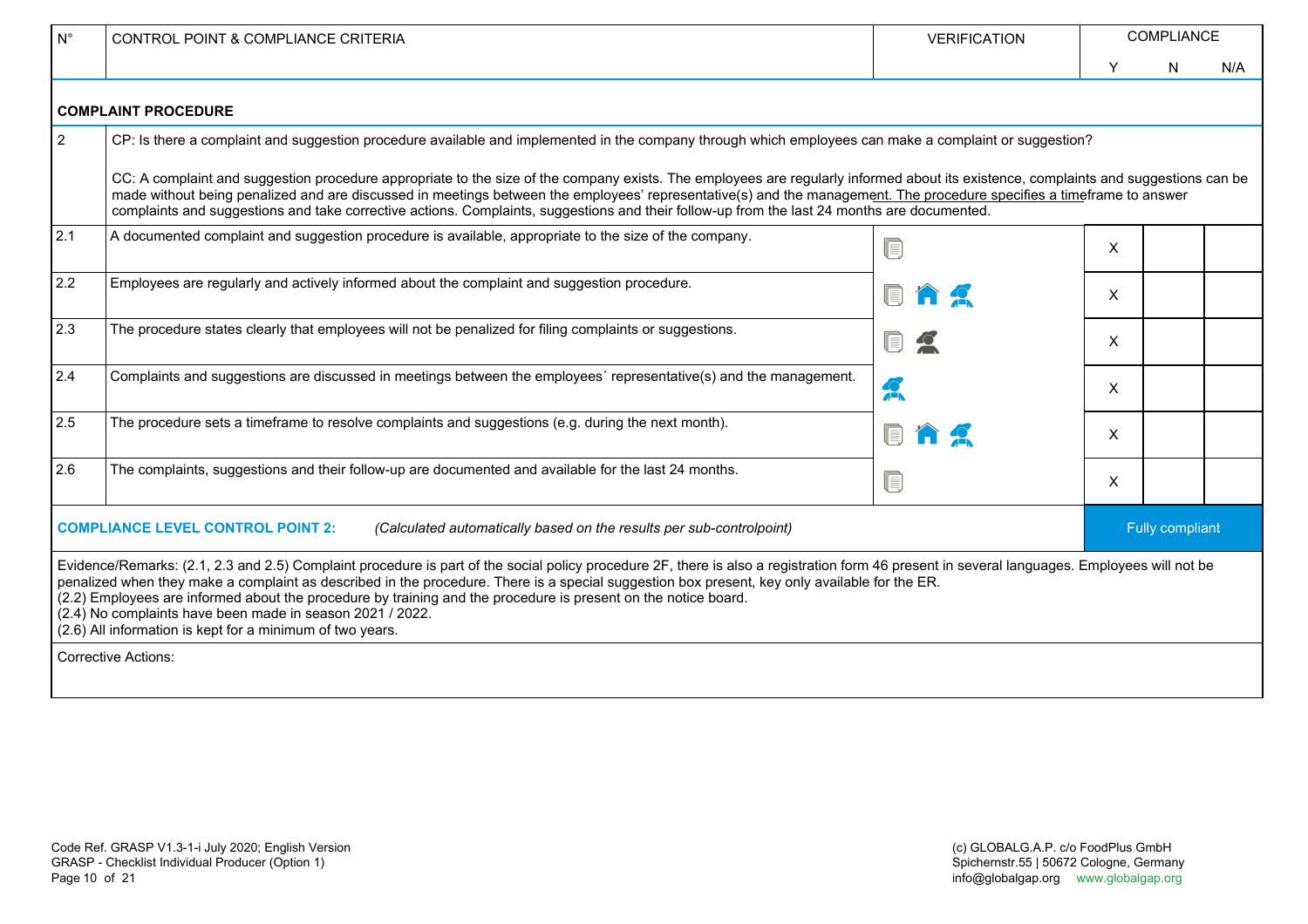| $N^{\circ}$ | <b>CONTROL POINT &amp; COMPLIANCE CRITERIA</b>                                                                                                                                                                                                                                                                                                                                                                                                                                                                                                                                                                                                                                                                                                                                                                                                                                     | <b>VERIFICATION</b> |   | COMPLIANCE      |     |  |  |  |
|-------------|------------------------------------------------------------------------------------------------------------------------------------------------------------------------------------------------------------------------------------------------------------------------------------------------------------------------------------------------------------------------------------------------------------------------------------------------------------------------------------------------------------------------------------------------------------------------------------------------------------------------------------------------------------------------------------------------------------------------------------------------------------------------------------------------------------------------------------------------------------------------------------|---------------------|---|-----------------|-----|--|--|--|
|             |                                                                                                                                                                                                                                                                                                                                                                                                                                                                                                                                                                                                                                                                                                                                                                                                                                                                                    |                     | Υ | N               | N/A |  |  |  |
|             | <b>SELF-DECLARATION ON GOOD SOCIAL PRACTICES</b>                                                                                                                                                                                                                                                                                                                                                                                                                                                                                                                                                                                                                                                                                                                                                                                                                                   |                     |   |                 |     |  |  |  |
| 3           | CP: Has a self-declaration on good social practice regarding human rights been signed by the management and the employees' representative(s) and has this been communicated to<br>the employees?                                                                                                                                                                                                                                                                                                                                                                                                                                                                                                                                                                                                                                                                                   |                     |   |                 |     |  |  |  |
|             | CC: The management and the employees' representative(s) have signed, displayed and put in practice a self-declaration assuring good social practice and human rights of all<br>employees. This declaration contains at least the commitment to the ILO core labor conventions (ILO Conventions: 111 on discrimination, 138 and 182 on minimum age and child labor,<br>29 and 105 on forced labor, 87 on freedom of association, 98 on the right to organize and collective bargaining, 100 on equal remuneration and 99 on minimum wage) and transparent<br>and non-discriminative hiring procedures and the complaint procedure. The self-declaration states that the employees' representative(s) can file complaints without personal sanctions.<br>The employees have been informed about the self-declaration and it is revised at least every 3 years or whenever necessary. |                     |   |                 |     |  |  |  |
| 3.1         | The declaration is complete and contains at least all points referred to ILO core labor conventions.                                                                                                                                                                                                                                                                                                                                                                                                                                                                                                                                                                                                                                                                                                                                                                               | ſ                   | X |                 |     |  |  |  |
| 3.2         | The declaration has been signed by the management and by the employees' representative(s).                                                                                                                                                                                                                                                                                                                                                                                                                                                                                                                                                                                                                                                                                                                                                                                         |                     | X |                 |     |  |  |  |
| 3.3         | The declaration is actively communicated to the employees (e.g. displayed on the production site/in the handling<br>unit/management office or attached to the working contract, information at meetings etc.).                                                                                                                                                                                                                                                                                                                                                                                                                                                                                                                                                                                                                                                                     |                     | X |                 |     |  |  |  |
| 3.4         | The management, the responsible person for the implementation of GRASP and the employees' representative(s) know<br>the content of the declaration and confirm that it is put into practice.                                                                                                                                                                                                                                                                                                                                                                                                                                                                                                                                                                                                                                                                                       |                     | X |                 |     |  |  |  |
| 3.5         | It is stated that the employees' representative(s) can file complaints without personal sanctions.                                                                                                                                                                                                                                                                                                                                                                                                                                                                                                                                                                                                                                                                                                                                                                                 | U                   | X |                 |     |  |  |  |
| 3.6         | The declaration is checked and revised at least every 3 years or whenever necessary.                                                                                                                                                                                                                                                                                                                                                                                                                                                                                                                                                                                                                                                                                                                                                                                               | UJ                  | X |                 |     |  |  |  |
|             | <b>COMPLIANCE LEVEL CONTROL POINT 3:</b><br>(Calculated automatically based on the results per sub-controlpoint)                                                                                                                                                                                                                                                                                                                                                                                                                                                                                                                                                                                                                                                                                                                                                                   |                     |   | Fully compliant |     |  |  |  |
|             | Evidence/Remarks: (3.1 and 3.5) There is a self declaration present including all relevant ILO conventions, document 45, version 2-2-2021 there is stated that employees can file complaints<br>without sanctions.<br>(3.2 and 3.6) Signed by ER and director of the company 1-4-2022.<br>(3.3) The self declaration is present on notice boards in social rooms including complaint procedure.<br>(3.4) ER and management are aware of the content, checked this during the interview.                                                                                                                                                                                                                                                                                                                                                                                            |                     |   |                 |     |  |  |  |
|             | Corrective Actions:                                                                                                                                                                                                                                                                                                                                                                                                                                                                                                                                                                                                                                                                                                                                                                                                                                                                |                     |   |                 |     |  |  |  |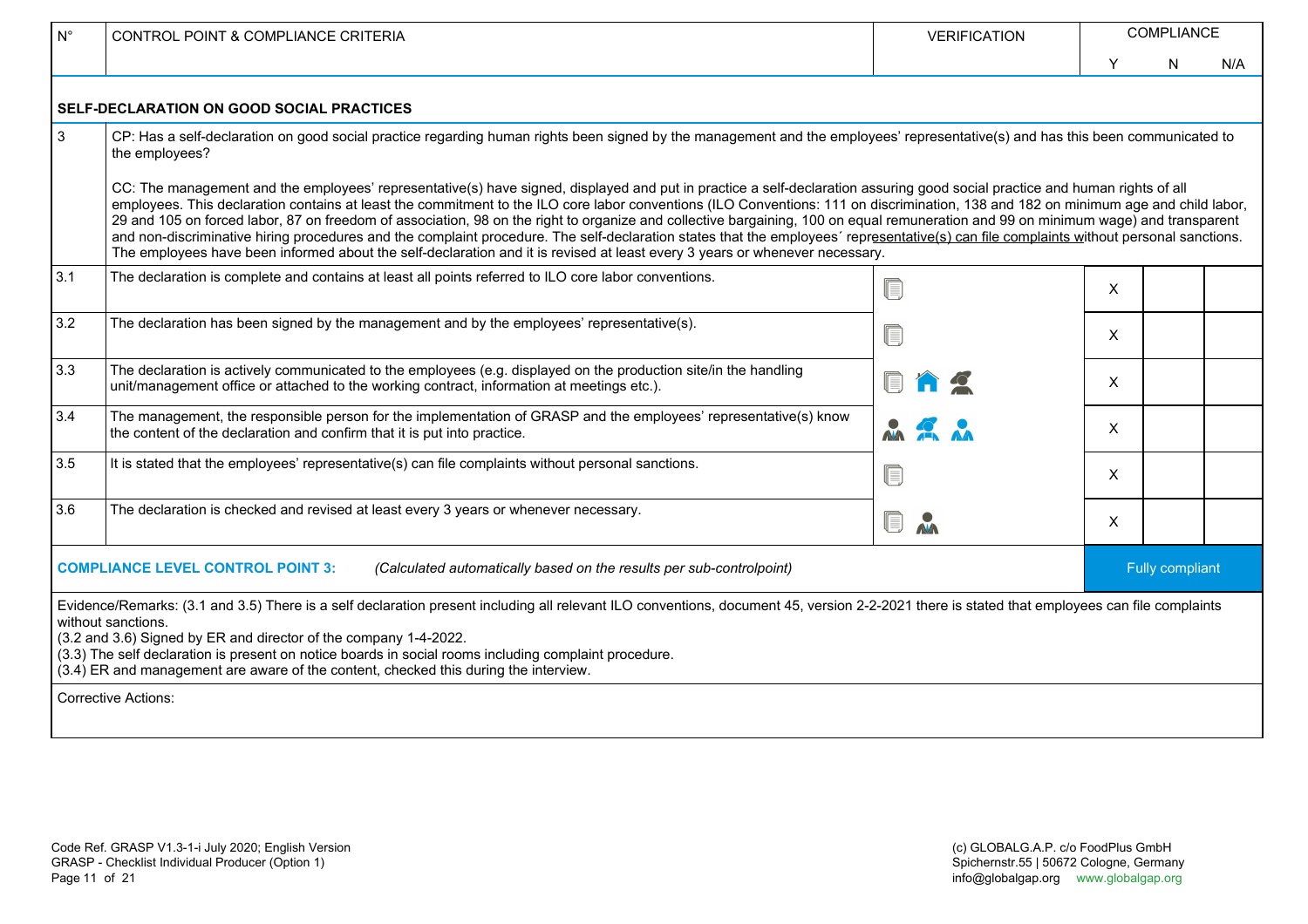| $N^{\circ}$                                                                                                                                                                                                                                                                                                                                                                                                                                                                                                           | CONTROL POINT & COMPLIANCE CRITERIA                                                                                                                                                                                                                                    | <b>VERIFICATION</b>        |          | <b>COMPLIANCE</b> |     |  |  |  |
|-----------------------------------------------------------------------------------------------------------------------------------------------------------------------------------------------------------------------------------------------------------------------------------------------------------------------------------------------------------------------------------------------------------------------------------------------------------------------------------------------------------------------|------------------------------------------------------------------------------------------------------------------------------------------------------------------------------------------------------------------------------------------------------------------------|----------------------------|----------|-------------------|-----|--|--|--|
|                                                                                                                                                                                                                                                                                                                                                                                                                                                                                                                       |                                                                                                                                                                                                                                                                        |                            | Y        | N                 | N/A |  |  |  |
|                                                                                                                                                                                                                                                                                                                                                                                                                                                                                                                       | <b>ACCESS TO NATIONAL LABOUR REGULATIONS</b>                                                                                                                                                                                                                           |                            |          |                   |     |  |  |  |
| $\overline{4}$                                                                                                                                                                                                                                                                                                                                                                                                                                                                                                        | CP: Do the person responsible for the implementation of GRASP (RGSP) and the employees' representative(s) have knowledge of or access to recent national labor regulations?                                                                                            |                            |          |                   |     |  |  |  |
| CC: The person responsible for the implementation of GRASP (RGSP) and the employees' representative(s) have knowledge of or access to national regulations, such as gross and<br>minimum wages, working hours, trade union membership, anti-discrimination, child labor, labor contracts, holiday and maternity leave. Both the RGSP and the employees'<br>representative(s) know the essential points of working conditions in agriculture as formulated in the applicable GRASP National Interpretation Guidelines. |                                                                                                                                                                                                                                                                        |                            |          |                   |     |  |  |  |
| 4.1                                                                                                                                                                                                                                                                                                                                                                                                                                                                                                                   | The RGSP provides the employees' representative(s) with the valid labor regulations (e.g. the GRASP National<br>Interpretation Guidelines).                                                                                                                            |                            | X        |                   |     |  |  |  |
| 4.2                                                                                                                                                                                                                                                                                                                                                                                                                                                                                                                   | RGSP and the employees' representative(s) have knowledge about or access to the valid labor regulations on gross and<br>minimum wages and deductions from wages.                                                                                                       | $\frac{1}{2}$              | X        |                   |     |  |  |  |
| 4.3                                                                                                                                                                                                                                                                                                                                                                                                                                                                                                                   | RGSP and the employees' representative(s) have knowledge about or access to the valid labor regulations on working<br>hours.                                                                                                                                           | $\mathbf{A}$               | X        |                   |     |  |  |  |
| 4.4                                                                                                                                                                                                                                                                                                                                                                                                                                                                                                                   | RGSP and the employees' representative(s) have knowledge about or access to the valid labor regulations on freedom of<br>association and right to collective bargaining.                                                                                               | n<br>$\sum_{n=1}^{\infty}$ | X        |                   |     |  |  |  |
| 4.5                                                                                                                                                                                                                                                                                                                                                                                                                                                                                                                   | RGSP and the employees' representative(s) have knowledge about or access to the valid labor regulations on anti-<br>discrimination.                                                                                                                                    | 2 <sub>n</sub>             | X        |                   |     |  |  |  |
| 4.6                                                                                                                                                                                                                                                                                                                                                                                                                                                                                                                   | RGSP and the employees' representative(s) have knowledge about or access to the valid labor regulations on child labor<br>and minimum age of working.                                                                                                                  | $\mathbf{A}$               | $\times$ |                   |     |  |  |  |
| 4.7                                                                                                                                                                                                                                                                                                                                                                                                                                                                                                                   | RGSP and the employees' representative(s) have knowledge about or access to the valid labor regulations on holiday and<br>maternity leave.                                                                                                                             | 2 <sub>n</sub><br>UJ       | X        |                   |     |  |  |  |
|                                                                                                                                                                                                                                                                                                                                                                                                                                                                                                                       | <b>COMPLIANCE LEVEL CONTROL POINT 4:</b><br>(Calculated automatically based on the results per sub-controlpoint)                                                                                                                                                       |                            |          | Fully compliant   |     |  |  |  |
|                                                                                                                                                                                                                                                                                                                                                                                                                                                                                                                       | Evidence/Remarks: (4.1 / 4.7) The CBA Glastuinbouw is applicable at the company for the workers in the greenhouse, the CBA is available via internet. The ER and management are aware of<br>the content and have enough knowledge regarding labor regulations and CBA. |                            |          |                   |     |  |  |  |
|                                                                                                                                                                                                                                                                                                                                                                                                                                                                                                                       | <b>Corrective Actions:</b>                                                                                                                                                                                                                                             |                            |          |                   |     |  |  |  |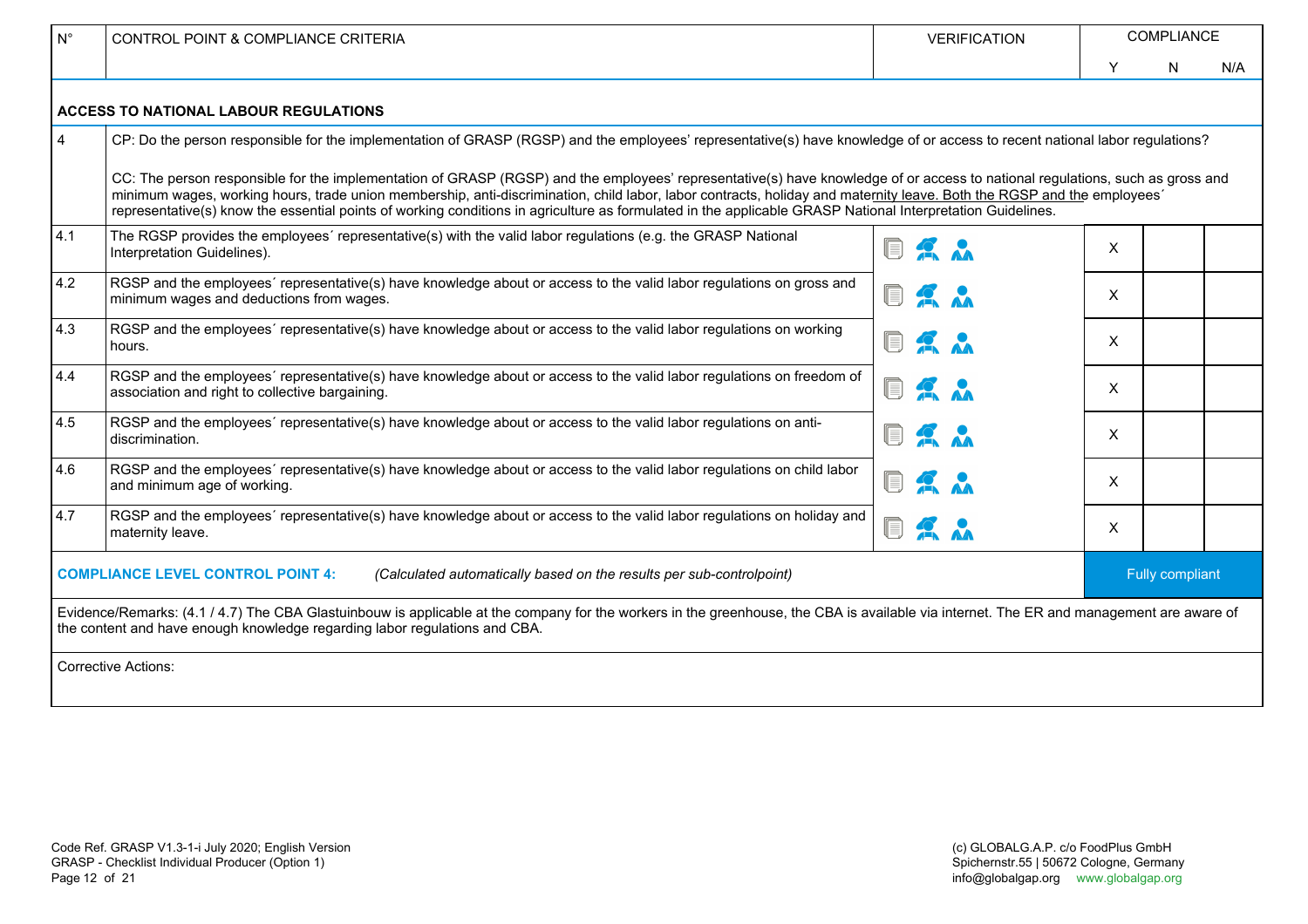|                                                                                                                                                                                                                                                                                                                                                                                                                                                                                                                                                                      | COMPLIANCE |                 |  |  |  |  |  |
|----------------------------------------------------------------------------------------------------------------------------------------------------------------------------------------------------------------------------------------------------------------------------------------------------------------------------------------------------------------------------------------------------------------------------------------------------------------------------------------------------------------------------------------------------------------------|------------|-----------------|--|--|--|--|--|
| Y                                                                                                                                                                                                                                                                                                                                                                                                                                                                                                                                                                    | N          | N/A             |  |  |  |  |  |
|                                                                                                                                                                                                                                                                                                                                                                                                                                                                                                                                                                      |            |                 |  |  |  |  |  |
| CP: Can valid copies of working contracts be shown for the employees? Are the working contracts compliant with applicable legislation and/or collective bargaining agreements and do<br>they indicate at least full names, nationality, a job description, date of birth, date of entry, the regular working time, wage and the period of employment? Have they been signed by both                                                                                                                                                                                  |            |                 |  |  |  |  |  |
| CC: For every employee, a contract can be shown to the assessor on request on a sample basis. The contracts correspond with the applicable legislation and/or collective bargaining<br>agreements. Both the employees as well as the employer have signed them. Records contain at least full names, nationality, job description, date of birth, date of entry, the regular<br>working time, wage and the period of employment (e.g. permanent, period or day laborer etc.) and for non-national employees their legal status and working permit. The contract does |            |                 |  |  |  |  |  |
| X                                                                                                                                                                                                                                                                                                                                                                                                                                                                                                                                                                    |            |                 |  |  |  |  |  |
| X                                                                                                                                                                                                                                                                                                                                                                                                                                                                                                                                                                    |            |                 |  |  |  |  |  |
| X                                                                                                                                                                                                                                                                                                                                                                                                                                                                                                                                                                    |            |                 |  |  |  |  |  |
| X                                                                                                                                                                                                                                                                                                                                                                                                                                                                                                                                                                    |            |                 |  |  |  |  |  |
| X                                                                                                                                                                                                                                                                                                                                                                                                                                                                                                                                                                    |            |                 |  |  |  |  |  |
|                                                                                                                                                                                                                                                                                                                                                                                                                                                                                                                                                                      |            | X               |  |  |  |  |  |
| X                                                                                                                                                                                                                                                                                                                                                                                                                                                                                                                                                                    |            |                 |  |  |  |  |  |
|                                                                                                                                                                                                                                                                                                                                                                                                                                                                                                                                                                      |            |                 |  |  |  |  |  |
| Evidence/Remarks: (5.1) Checked several contracts, permanent workers YSK date 1-2-2022, S.M. date 20-8-2019, P.G. date 16-1-2019, AIK date 1-7-2021, A.G. date 3-2-2022, students M.K.<br>date 27-12-2021<br>(5.2, 5.3, 5.4, and 5.5) Contracts are according legislation, all information as described in the control points is mentioned in the contracts. No deviations found.<br>(5.6) All employees are European sitizens.<br>(5.7) All information is kept for a minimum of two years.                                                                         |            |                 |  |  |  |  |  |
|                                                                                                                                                                                                                                                                                                                                                                                                                                                                                                                                                                      |            |                 |  |  |  |  |  |
|                                                                                                                                                                                                                                                                                                                                                                                                                                                                                                                                                                      |            | Fully compliant |  |  |  |  |  |

Code Ref. GRASP V1.3-1-i July 2020; English Version GRASP - Checklist Individual Producer (Option 1) Page 13 of 21 e Ref. GRASP V1.3-1-i July 2020; English Version<br>ASP - Checklist Individual Producer (Option 1)<br>Capacity of 21 Microsofted and the info@globalgap.org www.globalgap.org www.globalgap.org www.globalgap.org ww<br>Capacity of 21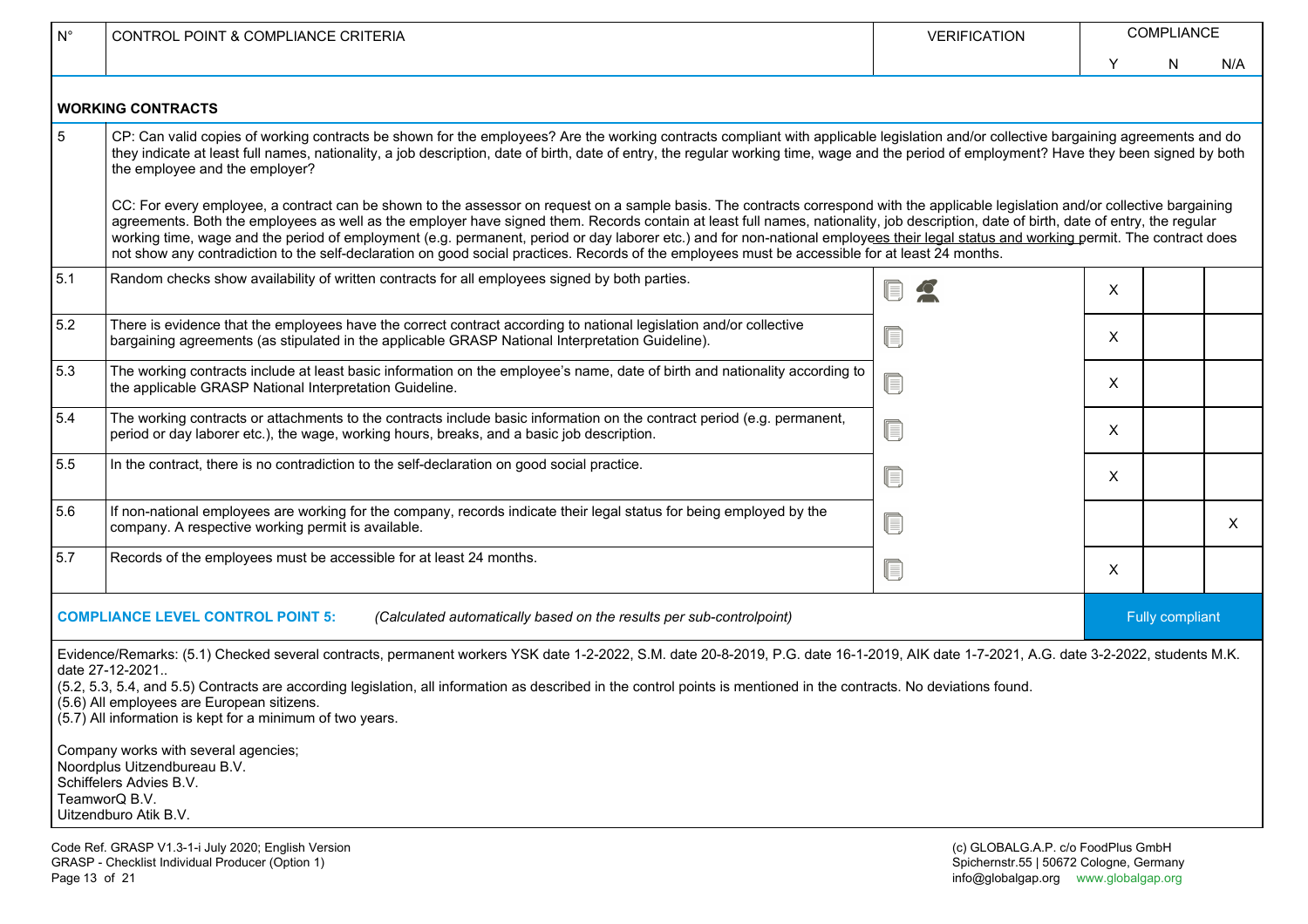All of them are NEN4400 certified, checked via SNA website 21-4-2022.

Corrective Actions: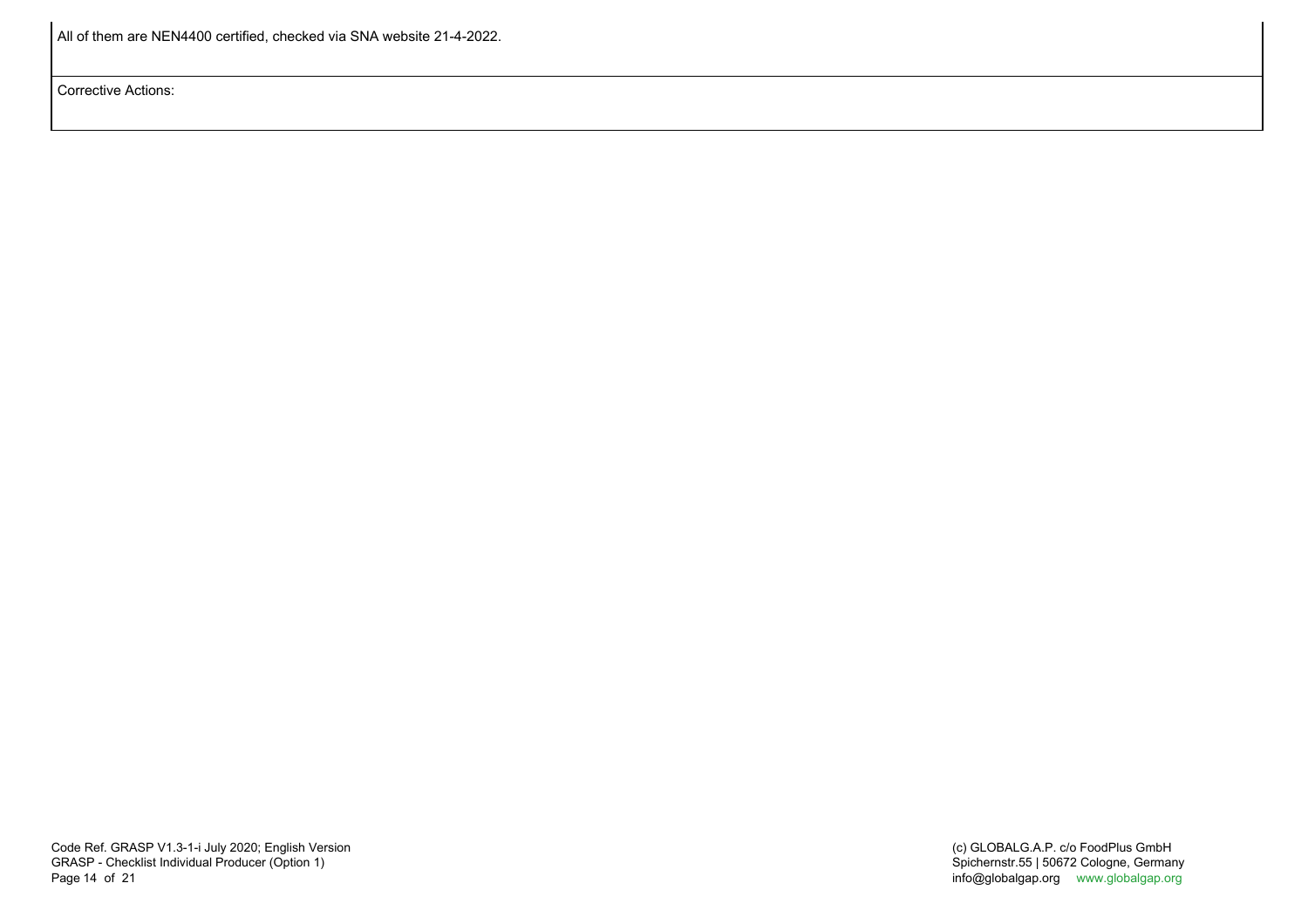| $N^{\circ}$     | <b>CONTROL POINT &amp; COMPLIANCE CRITERIA</b>                                                                                                                                                                                                                                                                                                                   | <b>VERIFICATION</b> | <b>COMPLIANCE</b>      |   |     |  |  |  |  |  |
|-----------------|------------------------------------------------------------------------------------------------------------------------------------------------------------------------------------------------------------------------------------------------------------------------------------------------------------------------------------------------------------------|---------------------|------------------------|---|-----|--|--|--|--|--|
|                 |                                                                                                                                                                                                                                                                                                                                                                  |                     | Υ                      | N | N/A |  |  |  |  |  |
| <b>PAYSLIPS</b> |                                                                                                                                                                                                                                                                                                                                                                  |                     |                        |   |     |  |  |  |  |  |
| 6               | CP: Is there documented evidence indicating regular payment of salaries corresponding to the contract clause?                                                                                                                                                                                                                                                    |                     |                        |   |     |  |  |  |  |  |
|                 | CC: The employer shows adequate documentation of the regular salary transfer (e.g. employee's signature on pay slip, bank transfer). Employees sign or receive copies of pay slips/pay<br>register that make the payment transparent and comprehensible for them. Regular payment of the employees during the last 24 months is documented.                      |                     |                        |   |     |  |  |  |  |  |
| 6.1             | Documented evidence that the payment is made in defined intervals (e.g. pay slips or pay registers) is available for the<br>employees (random checks).                                                                                                                                                                                                           |                     | X                      |   |     |  |  |  |  |  |
| 6.2             | Pay slips or pay registers indicate that payments are made in accordance with the working contracts (e.g. employee's<br>signature on pay slips, bank transfer etc.).                                                                                                                                                                                             |                     | X                      |   |     |  |  |  |  |  |
| 6.3             | The records of payments are kept for at least 24 months.                                                                                                                                                                                                                                                                                                         | II,                 | X                      |   |     |  |  |  |  |  |
|                 | <b>COMPLIANCE LEVEL CONTROL POINT 6:</b><br>(Calculated automatically based on the results per sub-controlpoint)                                                                                                                                                                                                                                                 |                     | <b>Fully compliant</b> |   |     |  |  |  |  |  |
|                 | Evidence/Remarks: (6.1) All payments by bank every month, pay slips provided to the employees online.<br>(6.2) Checked payslips / payments March 2022.<br>(6.3) All information is kept for a minimum of two years.<br>Company works with several agencies;<br>Noordplus Uitzendbureau B.V.<br>Schiffelers Advies B.V.<br>TeamworQ B.V.<br>Uitzendburo Atik B.V. |                     |                        |   |     |  |  |  |  |  |
|                 | All of them are NEN4400 certified, checked via SNA website 21-4-2022.                                                                                                                                                                                                                                                                                            |                     |                        |   |     |  |  |  |  |  |
|                 | <b>Corrective Actions:</b>                                                                                                                                                                                                                                                                                                                                       |                     |                        |   |     |  |  |  |  |  |
|                 |                                                                                                                                                                                                                                                                                                                                                                  |                     |                        |   |     |  |  |  |  |  |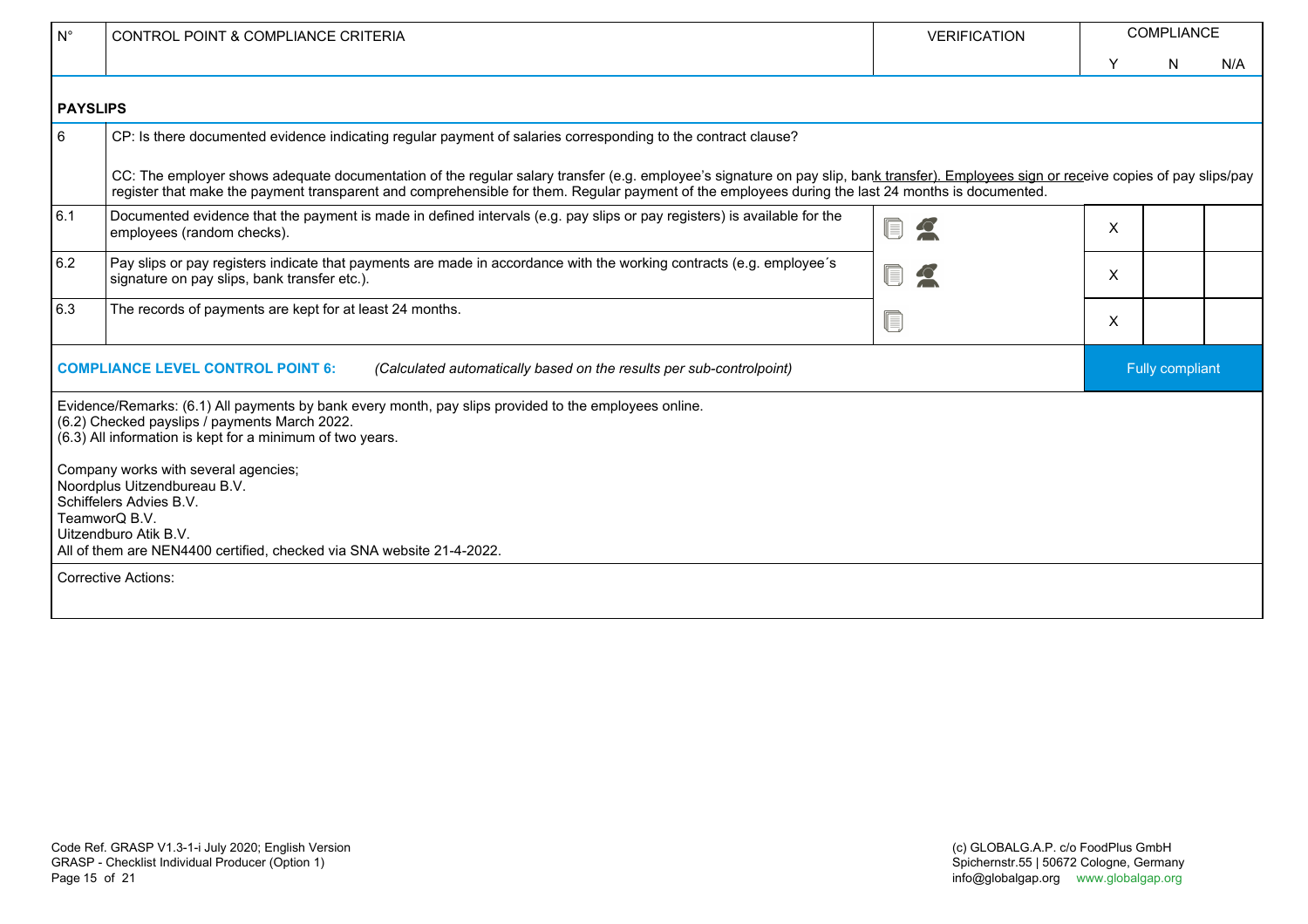| $N^{\circ}$                                                           | <b>CONTROL POINT &amp; COMPLIANCE CRITERIA</b>                                                                                                                                                                                                                                                                                                                                                                                                                     | <b>VERIFICATION</b> | <b>COMPLIANCE</b> |                 |     |
|-----------------------------------------------------------------------|--------------------------------------------------------------------------------------------------------------------------------------------------------------------------------------------------------------------------------------------------------------------------------------------------------------------------------------------------------------------------------------------------------------------------------------------------------------------|---------------------|-------------------|-----------------|-----|
|                                                                       |                                                                                                                                                                                                                                                                                                                                                                                                                                                                    |                     | Y                 | N               | N/A |
| <b>WAGES</b>                                                          |                                                                                                                                                                                                                                                                                                                                                                                                                                                                    |                     |                   |                 |     |
|                                                                       | CP: Do pay slips/pay registers indicate the conformity of payment with at least legal regulations and/or collective bargaining agreements?                                                                                                                                                                                                                                                                                                                         |                     |                   |                 |     |
|                                                                       | CC: Wages and overtime payment documented on the pay slips/pay registers indicate compliance with legal regulations (minimum wages) and/or collective bargaining agreements as<br>specified in the GRASP National Interpretation Guideline. If payment is calculated per unit, employees shall be able to gain at least the legal minimum wage (on average) within regular<br>working hours.                                                                       |                     |                   |                 |     |
| 7.1                                                                   | Pay slips or pay registers give clear indication on the number of compensated working time or harvested amount including<br>overtime (hours/days).                                                                                                                                                                                                                                                                                                                 | l                   | X                 |                 |     |
| 7.2                                                                   | Wages and overtime payments as shown in the records are according to the contracts and indicate compliance with<br>national labor regulations (minimum wages), and/or collective bargaining agreements as specified in the GRASP National<br>Interpretation Guideline.                                                                                                                                                                                             |                     | X                 |                 |     |
| 7.3                                                                   | Independently from the calculation unit, pay slips/pay registers document that employees gain in average at least the legal<br>minimum wage within regular working times (especially check when piece-rate is implemented). If there are deductions<br>from salaries and employees are being paid below minimum wage, the deductions must be justified in writing.                                                                                                 |                     | X                 |                 |     |
|                                                                       | <b>COMPLIANCE LEVEL CONTROL POINT 7:</b><br>(Calculated automatically based on the results per sub-controlpoint)                                                                                                                                                                                                                                                                                                                                                   |                     |                   | Fully compliant |     |
|                                                                       | Evidence/Remarks: (7.1) On the payslips are the working hours described. Overtime is also clearly indicated when appicable.<br>(7.2) Wages are according CBA / minimum wage, overtime is paid with a premium of 125 or 135% depending on packing or greenhouse, this is according Dutch legislation.<br>(7.3) No deductions and no piece rate.<br>Company works with several agencies;<br>Noordplus Uitzendbureau B.V.<br>Schiffelers Advies B.V.<br>TeamworQ B.V. |                     |                   |                 |     |
|                                                                       | Uitzendburo Atik B.V.                                                                                                                                                                                                                                                                                                                                                                                                                                              |                     |                   |                 |     |
| All of them are NEN4400 certified, checked via SNA website 21-4-2022. |                                                                                                                                                                                                                                                                                                                                                                                                                                                                    |                     |                   |                 |     |
|                                                                       | <b>Corrective Actions:</b>                                                                                                                                                                                                                                                                                                                                                                                                                                         |                     |                   |                 |     |
|                                                                       |                                                                                                                                                                                                                                                                                                                                                                                                                                                                    |                     |                   |                 |     |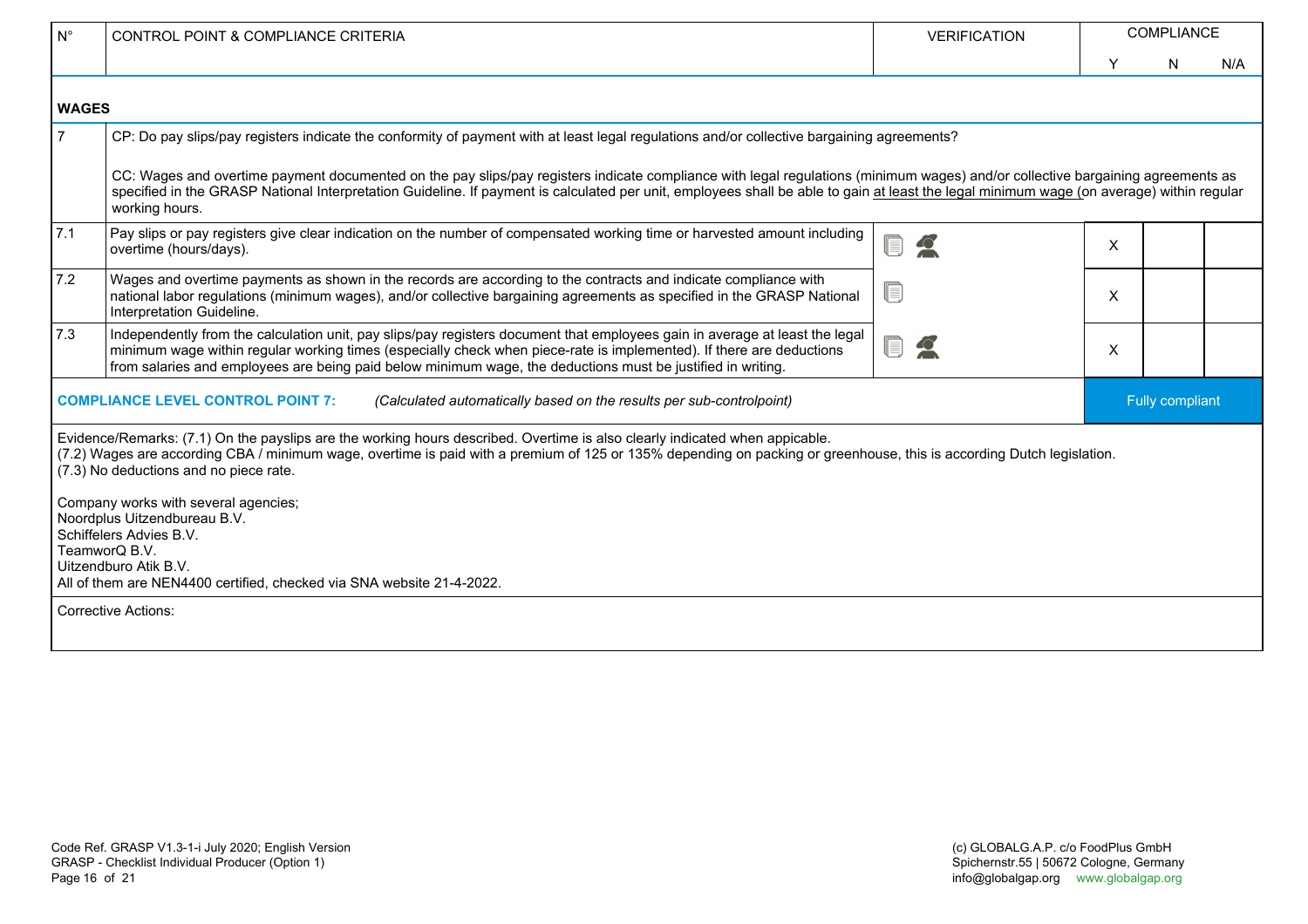| $N^{\circ}$                                                                                                                                                                      | CONTROL POINT & COMPLIANCE CRITERIA                                                                                                                                                                                                                                                                                                                                                                                                     | <b>VERIFICATION</b> | <b>COMPLIANCE</b> |    |     |
|----------------------------------------------------------------------------------------------------------------------------------------------------------------------------------|-----------------------------------------------------------------------------------------------------------------------------------------------------------------------------------------------------------------------------------------------------------------------------------------------------------------------------------------------------------------------------------------------------------------------------------------|---------------------|-------------------|----|-----|
|                                                                                                                                                                                  |                                                                                                                                                                                                                                                                                                                                                                                                                                         |                     |                   | N. | N/A |
|                                                                                                                                                                                  | <b>NON-EMPLOYMENT OF MINORS</b>                                                                                                                                                                                                                                                                                                                                                                                                         |                     |                   |    |     |
| 8                                                                                                                                                                                | CP: Do records indicate that no minors are employed at the company?                                                                                                                                                                                                                                                                                                                                                                     |                     |                   |    |     |
|                                                                                                                                                                                  | CC: Records indicate compliance with national legislation regarding minimum age of employment. If not covered by national legislation, children below the age of 15 are not employed. If<br>children-as core family members-are working at the company, they are not engaged in work that is dangerous to their health and safety, jeopardizes their development, or prevents<br>them from finishing their compulsory school education. |                     |                   |    |     |
| 8.1                                                                                                                                                                              | Dates of birth on the records show that no employee is aged below the legal minimum age of employment or, if not<br>specified in the GRASP National<br>Interpretation Guideline, under the age of 15.                                                                                                                                                                                                                                   |                     | X                 |    |     |
| 8.2                                                                                                                                                                              | If children-as core family members-are working at the company, they are not engaged in work that is dangerous to their<br>health and safety (according to the applicable IFA All Farm Base Module), that -jeopardizes their development or prevents<br>them from finishing their compulsory school education.                                                                                                                           | <b>RAAA</b>         | X                 |    |     |
|                                                                                                                                                                                  | <b>COMPLIANCE LEVEL CONTROL POINT 8:</b><br>(Calculated automatically based on the results per sub-controlpoint)                                                                                                                                                                                                                                                                                                                        |                     | Fully compliant   |    |     |
| Evidence/Remarks: (8.1) Minimum age of employees is 14 years this is according Dutch legislation. All permanent workers are abobe 18 years.<br>(8.2) No employees under 14 years |                                                                                                                                                                                                                                                                                                                                                                                                                                         |                     |                   |    |     |
| <b>Corrective Actions:</b>                                                                                                                                                       |                                                                                                                                                                                                                                                                                                                                                                                                                                         |                     |                   |    |     |
|                                                                                                                                                                                  |                                                                                                                                                                                                                                                                                                                                                                                                                                         |                     |                   |    |     |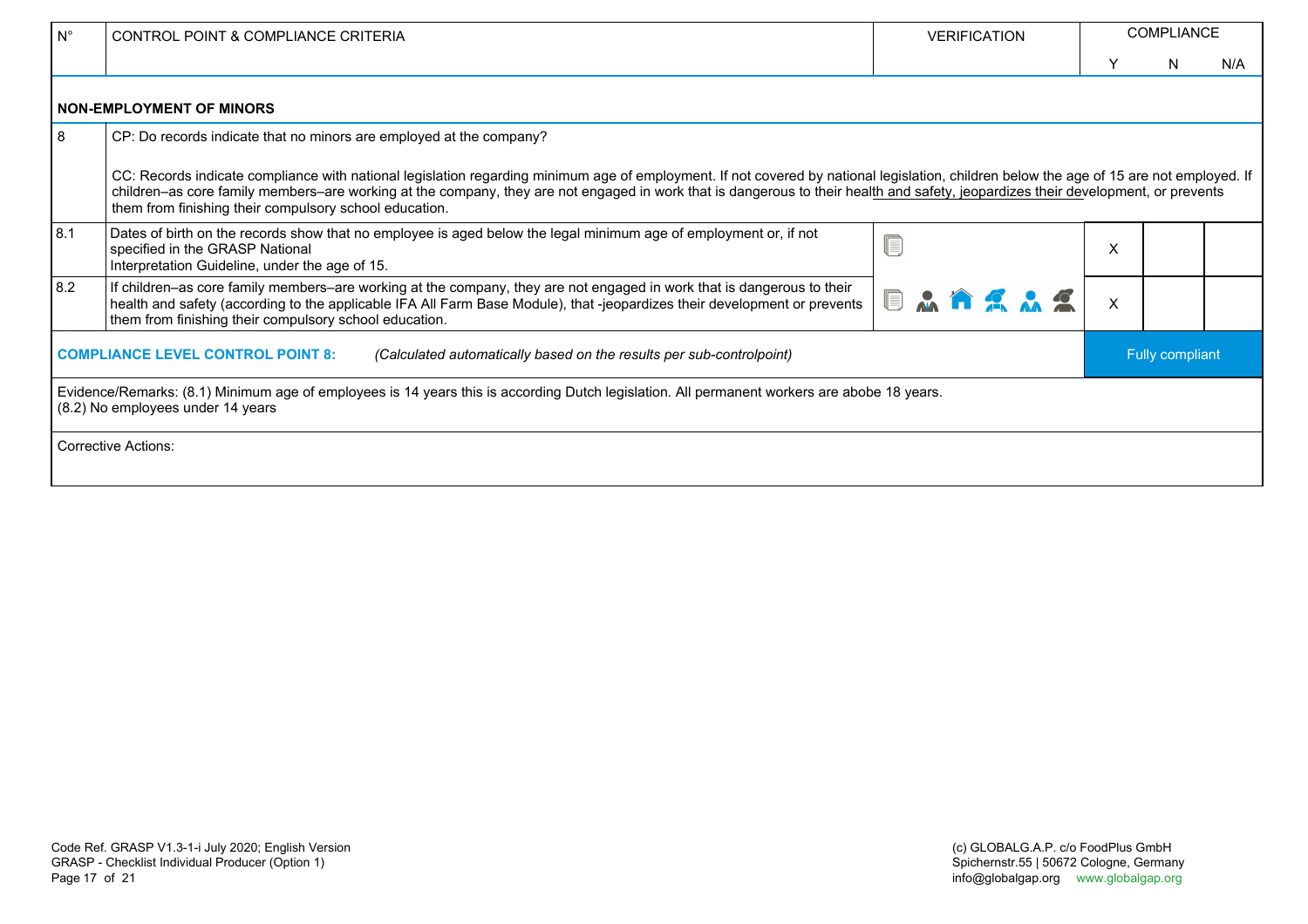| $\mathsf{N}^\circ$                                                                                               | CONTROL POINT & COMPLIANCE CRITERIA                                                                                                                                                                                                                                                                             | <b>VERIFICATION</b>       | COMPLIANCE     |    |     |
|------------------------------------------------------------------------------------------------------------------|-----------------------------------------------------------------------------------------------------------------------------------------------------------------------------------------------------------------------------------------------------------------------------------------------------------------|---------------------------|----------------|----|-----|
|                                                                                                                  |                                                                                                                                                                                                                                                                                                                 |                           | Υ              | N. | N/A |
|                                                                                                                  | ACCESS TO COMPULSORY SCHOOL EDUCATION                                                                                                                                                                                                                                                                           |                           |                |    |     |
| 9                                                                                                                | CP: Do the children of employees living on the company's production/handling sites have access to compulsory school education?                                                                                                                                                                                  |                           |                |    |     |
|                                                                                                                  | CC: There is documented evidence that children of employees at compulsory schooling age (according to national legislation) living on the company's production/handling sites have<br>access to compulsory school education, either through provided transport to a public school or through on-site schooling. |                           |                |    |     |
| 9.1                                                                                                              | There is a list of all children in the age of compulsory schooling age living on the company's production/handling sites,<br>with sufficient indications on name, name of parents, date of birth, school attendance, etc. Children of management may<br>be excluded.                                            | $\blacksquare$<br>$\circ$ |                |    | X   |
| 19.2                                                                                                             | There is evidence of transport facilities if children cannot reach school within acceptable walking distance (half an hour<br>walking or according to the GRASP National Interpretation Guideline).                                                                                                             | <b>AAAA</b>               |                |    | X   |
| 9.3                                                                                                              | There is evidence of an on-site schooling system when access to schools is not available.                                                                                                                                                                                                                       | AS & S                    |                |    | X   |
| <b>COMPLIANCE LEVEL CONTROL POINT 9:</b><br>(Calculated automatically based on the results per sub-controlpoint) |                                                                                                                                                                                                                                                                                                                 |                           | Not applicable |    |     |
| Evidence/Remarks: (9.1 / 9.3) No children living on the farm.                                                    |                                                                                                                                                                                                                                                                                                                 |                           |                |    |     |
| <b>Corrective Actions:</b>                                                                                       |                                                                                                                                                                                                                                                                                                                 |                           |                |    |     |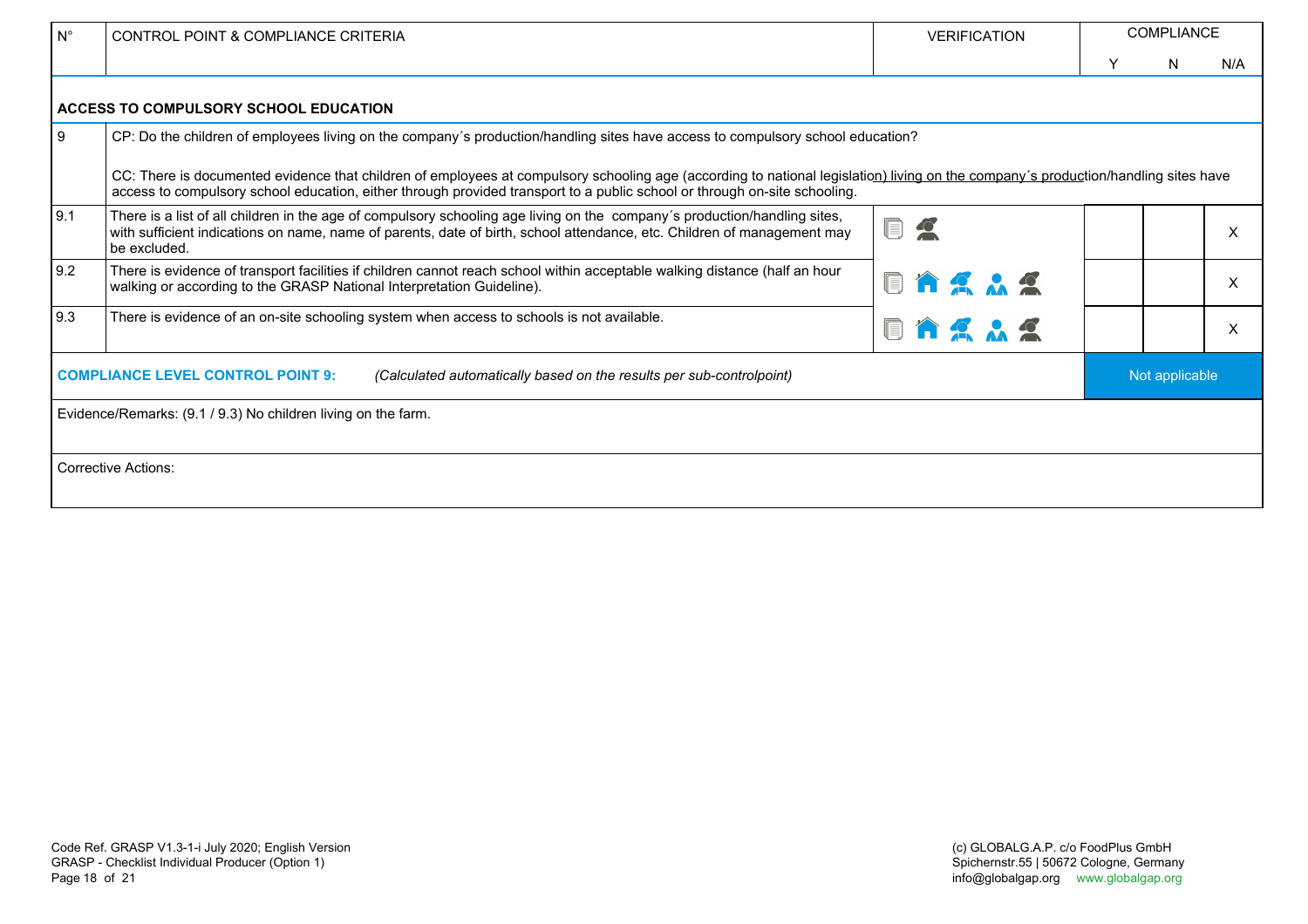| $N^{\circ}$                                                                                                                                                                                                                                                                                                                                                                                                                                                                                                | CONTROL POINT & COMPLIANCE CRITERIA                                                                                                                                                                                                                                                                                                                                             | <b>VERIFICATION</b> | COMPLIANCE |                 |     |  |
|------------------------------------------------------------------------------------------------------------------------------------------------------------------------------------------------------------------------------------------------------------------------------------------------------------------------------------------------------------------------------------------------------------------------------------------------------------------------------------------------------------|---------------------------------------------------------------------------------------------------------------------------------------------------------------------------------------------------------------------------------------------------------------------------------------------------------------------------------------------------------------------------------|---------------------|------------|-----------------|-----|--|
|                                                                                                                                                                                                                                                                                                                                                                                                                                                                                                            |                                                                                                                                                                                                                                                                                                                                                                                 |                     | Y          | N               | N/A |  |
|                                                                                                                                                                                                                                                                                                                                                                                                                                                                                                            | <b>TIME RECORDING SYSTEM</b>                                                                                                                                                                                                                                                                                                                                                    |                     |            |                 |     |  |
| 10                                                                                                                                                                                                                                                                                                                                                                                                                                                                                                         | CP: Is there a time recording system that shows daily working time and overtime on a daily basis for the employees?                                                                                                                                                                                                                                                             |                     |            |                 |     |  |
|                                                                                                                                                                                                                                                                                                                                                                                                                                                                                                            | CC: There is a time recording system implemented appropriate to the size of the company that makes working hours and overtime transparent for both employees and employer on a<br>daily basis. Working times of the employees during the last 24 months are documented. Records are regularly approved by the employees and accessible for the employees'<br>representative(s). |                     |            |                 |     |  |
| 10.1                                                                                                                                                                                                                                                                                                                                                                                                                                                                                                       | A time recording system is implemented, appropriate to the size of the company (e.g. time record sheet, check clock,<br>electronic cards, etc.).                                                                                                                                                                                                                                |                     | X          |                 |     |  |
| 10.2                                                                                                                                                                                                                                                                                                                                                                                                                                                                                                       | The records indicate the regular working time for employees on a daily basis.                                                                                                                                                                                                                                                                                                   | ſ.                  | $\times$   |                 |     |  |
| 10.3                                                                                                                                                                                                                                                                                                                                                                                                                                                                                                       | The records indicate the overtime hours as defined by contracts per legislation for all employees on a daily basis.                                                                                                                                                                                                                                                             | n                   | X          |                 |     |  |
| 10.4                                                                                                                                                                                                                                                                                                                                                                                                                                                                                                       | The records indicate the breaks/festive days for the employees (on a daily basis).                                                                                                                                                                                                                                                                                              | IE                  | X          |                 |     |  |
| 10.5                                                                                                                                                                                                                                                                                                                                                                                                                                                                                                       | The working records are regularly approved by the employees (e.g. regularly signed record sheet, checking clock).                                                                                                                                                                                                                                                               |                     | X          |                 |     |  |
| 10.6                                                                                                                                                                                                                                                                                                                                                                                                                                                                                                       | Access to these records is provided to the employees' representative(s).                                                                                                                                                                                                                                                                                                        | IEI                 | X          |                 |     |  |
| 10.7                                                                                                                                                                                                                                                                                                                                                                                                                                                                                                       | The records are kept for at least 24 months.                                                                                                                                                                                                                                                                                                                                    | li j                | X          |                 |     |  |
| <b>COMPLIANCE LEVEL CONTROL POINT 10:</b><br>(Calculated automatically based on the results per sub-controlpoint)                                                                                                                                                                                                                                                                                                                                                                                          |                                                                                                                                                                                                                                                                                                                                                                                 |                     |            | Fully compliant |     |  |
| Evidence/Remarks: (10.1) Digital time record system by NITEA terminals in the greenhouses and packing.<br>(10.2 and 10.3) Employees have to sign in and out every day, daily working time and overtime is recorded automatically.<br>(10.4) Breaks are recorded by the workers.<br>(10.5) Employees can check/approve the records via the responsible.<br>(10.6) The ER has fully access to the time records, checked this during the audit.<br>(10.7) All information is kept for a minimum of two years. |                                                                                                                                                                                                                                                                                                                                                                                 |                     |            |                 |     |  |
|                                                                                                                                                                                                                                                                                                                                                                                                                                                                                                            | <b>Corrective Actions:</b>                                                                                                                                                                                                                                                                                                                                                      |                     |            |                 |     |  |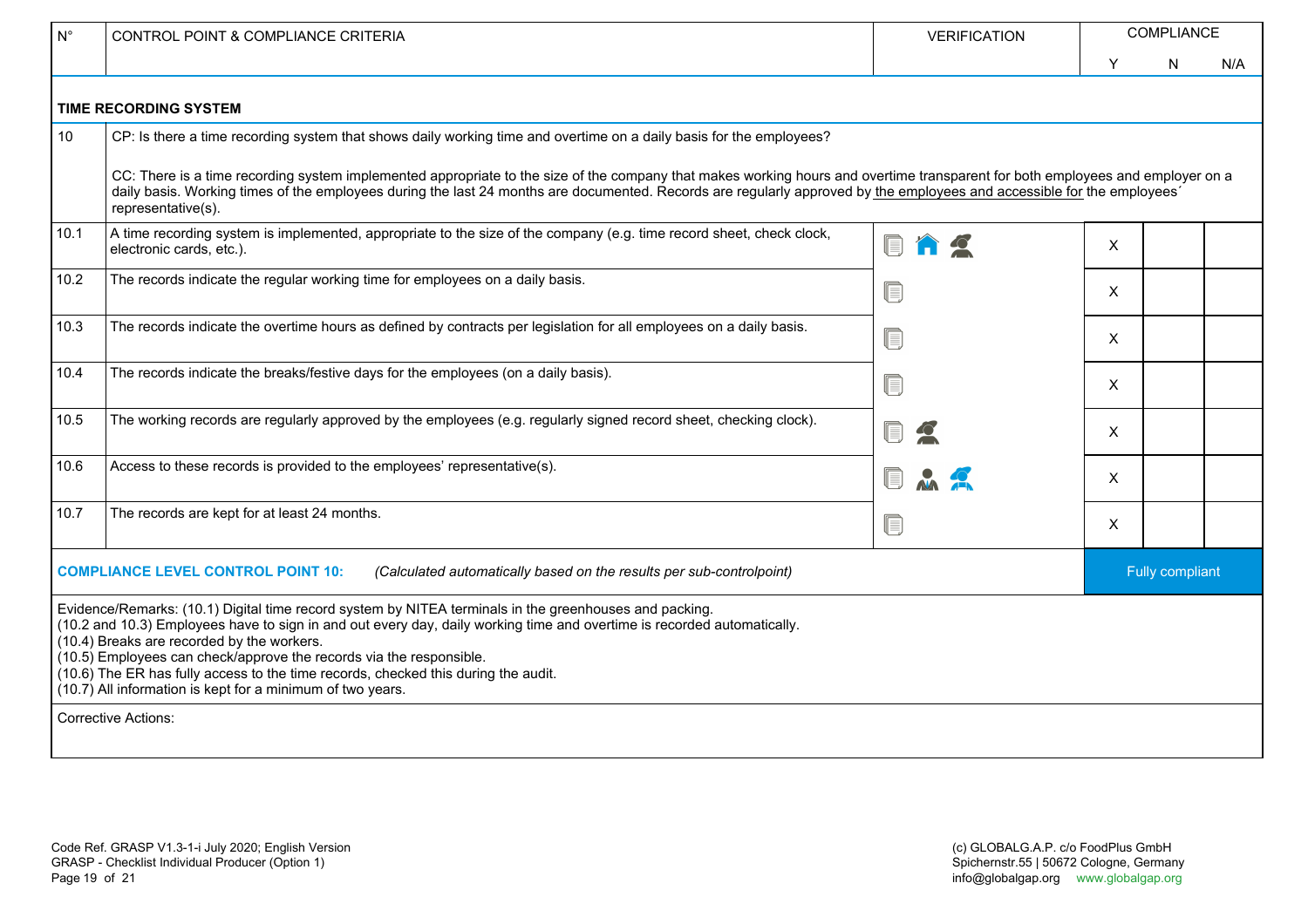| $N^{\circ}$                                                                                                                                                                                                                                                                                                                                                                    | CONTROL POINT & COMPLIANCE CRITERIA                                                                                                                                                                                                                                                                                                                                                                                                | <b>VERIFICATION</b> | <b>COMPLIANCE</b>      |   |     |
|--------------------------------------------------------------------------------------------------------------------------------------------------------------------------------------------------------------------------------------------------------------------------------------------------------------------------------------------------------------------------------|------------------------------------------------------------------------------------------------------------------------------------------------------------------------------------------------------------------------------------------------------------------------------------------------------------------------------------------------------------------------------------------------------------------------------------|---------------------|------------------------|---|-----|
|                                                                                                                                                                                                                                                                                                                                                                                |                                                                                                                                                                                                                                                                                                                                                                                                                                    |                     | Y                      | N | N/A |
|                                                                                                                                                                                                                                                                                                                                                                                | <b>WORKING HOURS &amp; BREAKS</b>                                                                                                                                                                                                                                                                                                                                                                                                  |                     |                        |   |     |
| 11                                                                                                                                                                                                                                                                                                                                                                             | CP: Do working hours and breaks documented in the time records comply with applicable legislation and/or collective bargaining agreements?                                                                                                                                                                                                                                                                                         |                     |                        |   |     |
|                                                                                                                                                                                                                                                                                                                                                                                | CC: Documented working hours, breaks and rest days are in line with applicable legislation and/or collective bargaining agreements. If not regulated more strictly by legislation, records<br>indicate that regular weekly working hours do not exceed a maximum of 48 hours. During peak season (harvest), weekly working time does not exceed a maximum of 60 hours. Rest<br>breaks/days are also guaranteed during peak season. |                     |                        |   |     |
| 11.1                                                                                                                                                                                                                                                                                                                                                                           | Information on valid labor regulation and/or collective bargaining agreements regarding working hours and breaks is<br>available (e.g. in the GRASP National Interpretation Guideline).                                                                                                                                                                                                                                            |                     | X                      |   |     |
| 11.2                                                                                                                                                                                                                                                                                                                                                                           | Working hours including overtime as shown in the records indicate compliance with legal regulations and/or collective<br>bargaining agreements.                                                                                                                                                                                                                                                                                    |                     | X                      |   |     |
| 11.3                                                                                                                                                                                                                                                                                                                                                                           | Rest breaks/days as shown in the records indicate compliance with national regulations and/or bargaining agreements.                                                                                                                                                                                                                                                                                                               | IE                  | X                      |   |     |
| 11.4                                                                                                                                                                                                                                                                                                                                                                           | If not regulated more strictly by applicable legislation, regular weekly working time does not exceed 48 hours. During peak<br>season (harvest), weekly working time does not exceed 60 hours.                                                                                                                                                                                                                                     |                     | X                      |   |     |
| 11.5                                                                                                                                                                                                                                                                                                                                                                           | The records indicate that rest breaks/days are also guaranteed during peak season.                                                                                                                                                                                                                                                                                                                                                 | IE,                 | X                      |   |     |
| <b>COMPLIANCE LEVEL CONTROL POINT 11:</b><br>(Calculated automatically based on the results per sub-controlpoint)                                                                                                                                                                                                                                                              |                                                                                                                                                                                                                                                                                                                                                                                                                                    |                     | <b>Fully compliant</b> |   |     |
| Evidence/Remarks: (11.1 and 11.2) Working hours and overtime is according CBA / legislation. Checked for example week 14-2022<br>(11.3) Observed in the records that employees have 1 day off a week, Sunday is the day off.<br>(11.4) Working hours don't exceed 55 hours during the peak season.<br>(11.5) Breaks and days off have been respected, also during peak season. |                                                                                                                                                                                                                                                                                                                                                                                                                                    |                     |                        |   |     |
|                                                                                                                                                                                                                                                                                                                                                                                | <b>Corrective Actions:</b>                                                                                                                                                                                                                                                                                                                                                                                                         |                     |                        |   |     |